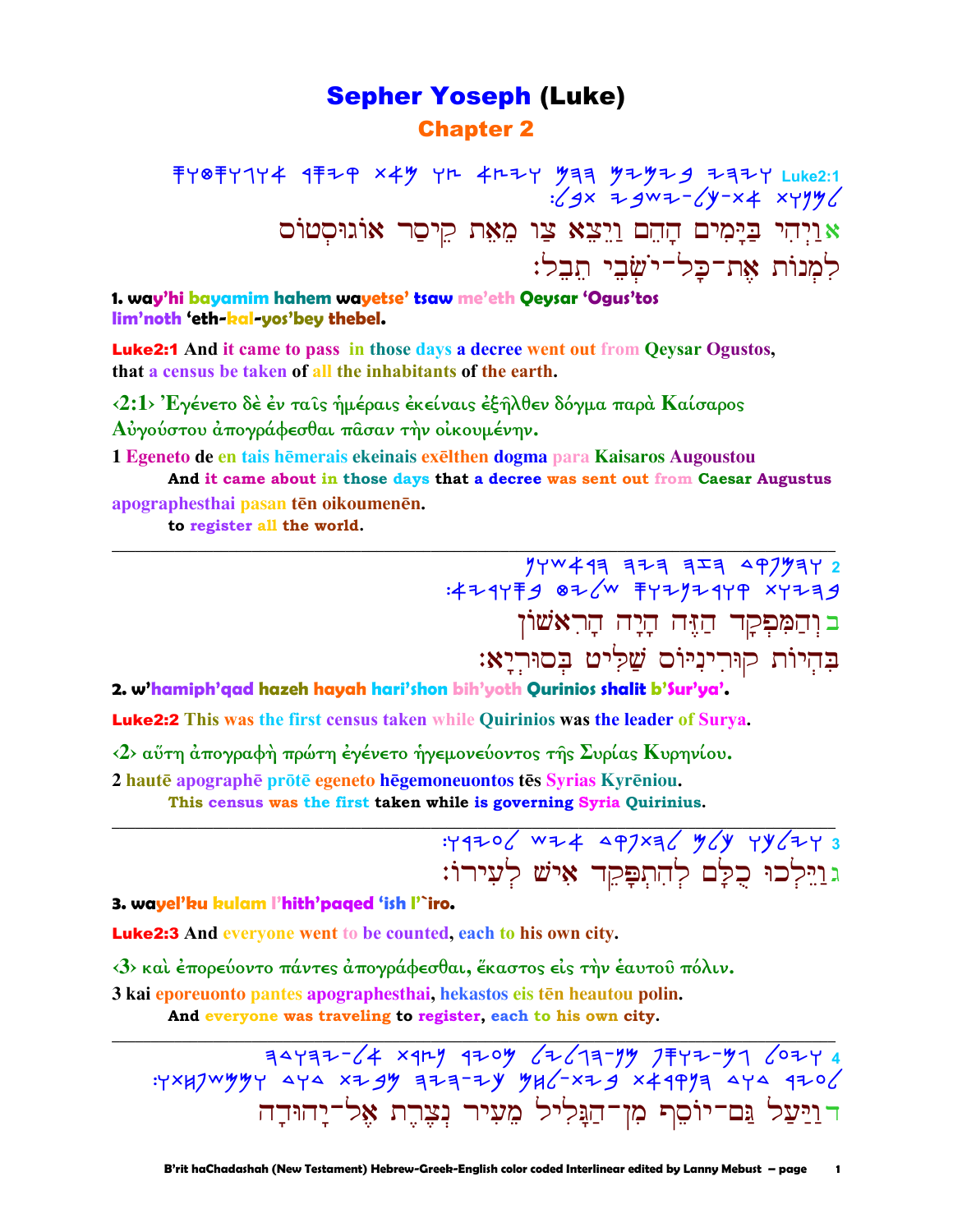לְעִיר דָוִד הַנִּקְרֵאת בֵית־לָחֶם כִּי־הָיָה מִבִּית דַוִד וּמִמְשָׁפַּחִתּוֹ: 4. waya`al gam-Yoseph min-haGalil me`ir N'tsereth 'el-Yahudah l'`ir Dawid haniq're'th Beyth-lachem ki-hayah mibeyth Dawid umimish'pach'to.

**Luke2:4** Yoseph also went up from the Galil, from the city of Natsereth, to Yahudah, to the city of Dawid called Beyth lechem, because he was from the house and from his family,

<4> Άνέβη δὲ καὶ Ἰωσὴφ ἀπὸ τῆς Γαλιλαίας ἐκ πόλεως Ναζαρὲθ είς την Ιουδαίαν είς πόλιν Δαυίδ ήτις καλείται Βηθλέεμ, διά το είναι αύτον έξ οίκου και πατριας Δαυίδ,

4 Anebē de kai lōsēph apo tēs Galilaias ek poleōs Nazareth eis tēn Ioudaian Now went up also Joseph from Galilee from the city of Nazareth to Judea

eis polin Dauid hētis kaleitai Bēthleem, dia to einai auton ex oikou

to the city of David which is called Bethlehem, because he was of the house kai patrias Dauid,

and lineage of David,

# $4734776$  4234 46 3 3 4453 4464 4464 4464 447 הלְהִתְפָּקֵד עִם־מִרְיָם הַמְאֹרָשָׂה לוֹ וְהִיא הַרַה:

5. l'hith'paged `im-Mir'yam ham'orasah lo w'hi' harah.

**Luke2:5** to be counted with Mirvam, who was betrothed to him, and she was pregnant.

<5> άπογράψασθαι σύν Μαριάμ τη έμνηστευμένη αύτω, ούση έγκύω.

5 apograpsasthai syn Mariam tē emnēsteumenē autō, ousē egkvō.

to register with Mary, the one having been engaged to him, being pregnant.

## $33426$  3292 446924 yw yxyzzz 33246 ו וַיְהִי בְּהִיוֹתֵם שֵׁם וַיִּמְלְאוּ יַמֵיהַ לַלֶּהֵת:

6. way'hi bih'yotham sham wayim'l'u yameyah laledeth.

**Luke2:6** And it came to pass while they were there, her days were fulfilled to give birth.

«6» έγένετο δέ έν τῷ εἶναι αὐτοὺς ἐκεῖ ἐπλήσθησαν αἱ ἡμέραι τοῦ τεκεῖν αὐτήν, 6 egeneto de en tō einai autous ekei eplēsthēsan hai hēmerai tou tekein autēn,

And it came about while they were there were fulfilled the days for her to bear,

# $774949$   $79797$   $7972$   $7972$   $79797$   $7997$   $79797$   $79797$ עָׁבּ 47- דִּבּדּ 47 עִׁאִיֹּע עִׁקִיֹּע *בּעֹיֲ*קִיּנִי<br>זוַהְגַלֵר אָת־בִּנָהּ הַבְּכוֹר וַתְּחַתְּלֵהוּ וַתְּשְׁכִיּבֶהוּ בָאָבוּס כִּי לֹאדהַיַה לַהֵם מַקוֹם בַּמַּלוֹן:

#### 7. wateled eth-b'nah hab'kor wat'chat'lehu watash'kibehu ba'ebus ki lo'-hayah lahem magom bamalon.

**Luke2:7** And she gave birth to her firstborn son, and she swaddled Him, and laid Him in a feeding trough, because there was no room for them in the lodging place.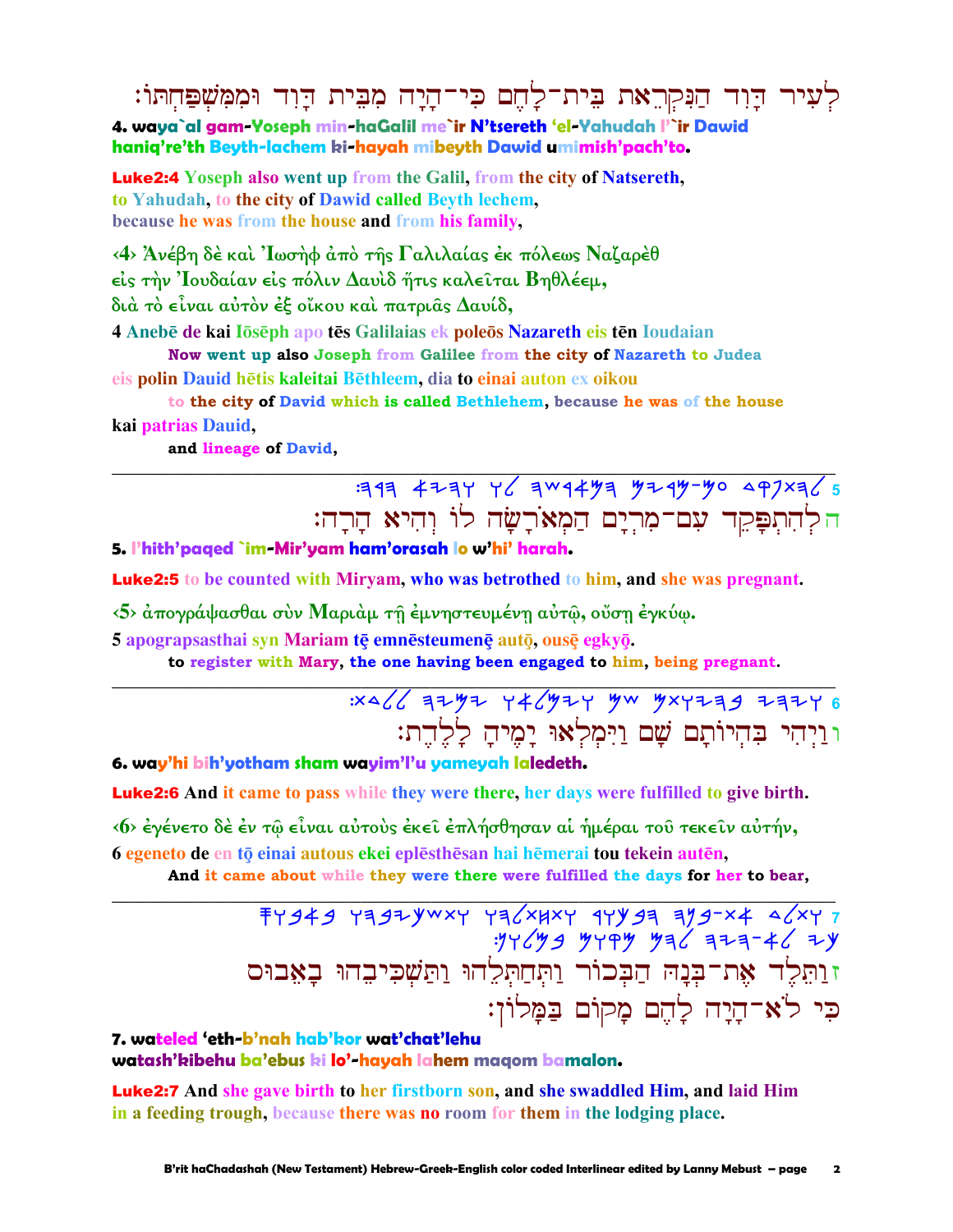$\langle 7 \rangle$  και έτεκεν τον υίον αύτης τον πρωτότοκον, και έσπαργάνωσεν αυτον και άνέκλινεν αὐτὸν ἐν φάτνῃ, διότι οὐκ ἦν αὐτοῖς τόπος ἐν τῷ καταλύματι. 7 kai eteken ton huion autes ton prototokon, kai esparganosen auton and she bore her son the firstborn, and she wrapped in cloths Him kai aneklinen auton en phatnē, dioti ouk en autois topos en tō katalymati.

and laid Him in a manger, because there was not for them a place in the inn.

FAWS 421/ 4277 2449 Y27 9209Y 8 : 440- 10 317 13 xyq4w4-x4 4744wy חור עים היו בארץ ההיא ליים בשרה וְשֹׁמְרִים אֶת־מִשָׁמְרוֹת הַלַּיִלָה עַל־עָדְרָם:

8. w'ro`im hayu ba'arets hahi' lenim basadeh w'shom'rim 'eth-mish'm'roth halay'lah `al-`ed'ram.

**Luke2:8** There were shepherds in that land staying in the fields and keeping the nighttime guard duty over their flock by night.

<8> Και ποιμένες ήσαν έν τη χώρα τη αύτη άγραυλούντες και φυλάσσοντες φυλακας της νυκτος έπι την ποίμνην αυτών. 8 Kai poimenes ēsan en tē chōra tē autē agraulountes

And shepherds were in the region same living outside

kai phylassontes phylakas tēs nyktos epi tēn poimnēn autōn.

and keeping watch during the night over their flock.

 $\frac{1}{5}$  = 1747 + 1747 + 1747 + 1747 + 1747 + 1747 + 1747 + 1747 + 1747 + 1747 + 1747 + 1747 טוִהְנֵּה מַלְאַךְ יָהוָּה נִצָּב עֲלֵיהֵם וּכְבוֹד יַחוַּה הוֹפִיעַ עֲלֵיהֶם מִסֲבִיב וַיִּירִאוּ יְרִאֲה גִדוֹלַה:

9. w'hinneh mal'a'k Yahúwah nitsab `aleyhem uk'bod Yahúwah hophi`a `aleyhem misabib wayir'u yir'ah g'dolah.

**Luke2:9** And behold, a messenger of  $3\frac{1}{4}$  was stationed over them, and the glory of 3734 appeared to them all around. They were terribly frightened.

<9> και άγγελος κυρίου έπέστη αύτοις και δόξα κυρίου περιέλαμψεν αύτούς, και έφοβήθησαν φόβον μέγαν.

9 kai aggelos kyriou epestē autois kai doxa kyriou

And an messenger of YHWH appeared to them and the glory of YHWH

perielampsen autous, kai ephobēthēsan phobon megan.

shone around them, and they were afraid with a great fear.

 $7472 \times 64 \times 946 \times 9464$ : yell + 307-844 yell + 307-844 yell + 307-804. י<u>וי</u>אמר אַלִיהֵם הַמַּלְאָד אַל־תִּירָאוּ כִּי הִנְנִי מְבַשֵּׂר אֵתְכֶם שִׂמְחָה גִדוֹלַה אֲשֶׁר תְּהְיֵה לְכַל־הַעַם: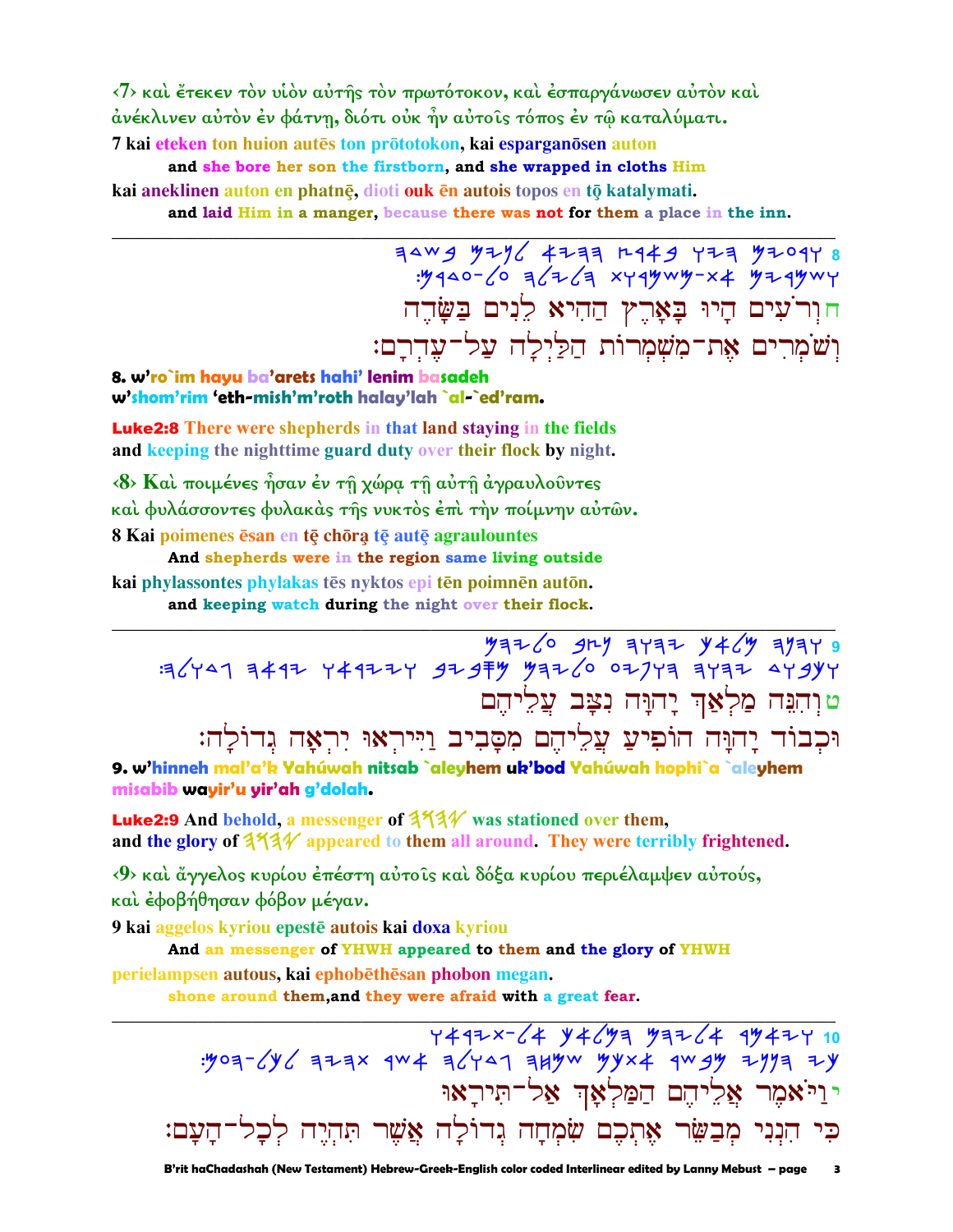#### 10. wayo'mer 'aleyhem hamal'a'k 'al-tira'u ki hin'ni m'baser 'eth'kem sim'chah g'dolah 'asher tih'yeh l'kal-ha`am.

**Luke2:10** But the messenger said to them, Do not fear, for behold, I bring you good news of great joy that shall be for the entire people.

 $\langle 10 \rangle$  και είπεν αύτοις ο άγγελος, Μή φοβεισθε, ίδού γάρ εὐαγγελίζομαι ὑμῖν χαρὰν μεγάλην ἥτις ἔσται παντὶ τῷ λαῶ, 10 kai eipen autois ho aggelos, Mē phobeisthe, idou gar

And said to them the angel, do not be afraid, for behold euaggelizomai hymin charan megalēn hētis estai panti tō laō.

I announce good news to you of great joy which shall be to all the people,

07 WYY YY 64 YY77 74 11 :444 9709 94443 87 WH 443 944 יאכִי הַיּוֹם יִלַּד לַכֶם מוֹשִׂיעַ אֲשֶׁר הוּא הַמָּשִׁיהַ הָאֲדוֹן בִּעִיר הַוְד:

11. ki hayom yulad lakem mosi`a 'asher hu' haMashiyach ha'Adon b'`ir Dawid.

**Luke2:11** For today a Savior was born to you, who is the Mashivach the Adon (Master), in the city of Dawid.

 $\langle 11 \rangle$  ότι έτέχθη ύμιν σήμερον σωτήρ ός έστιν Χριστός κύριος έν πόλει Δαυίδ.

11 hoti etechthē hymin sēmeron sōtēr

because was born to you today a Savior,

hos estin Christos kyrios en polei Dauid.

who is Messiah the Master in the city of David.

: FY 949 9YWY  $\sqrt{x}$  yy 4 $\sqrt{x}$  yy 4ryx 4W 4 xy 43 yy  $\sqrt{x}$  3  $\sqrt{x}$  12 יבוזה לַכֶם הַאוֹת אֲשֶׁר תִּמְצְאוּן יֵלֵד מַחִתַּל וְשֹׁכֶב בַּאֲבוּם:

12. w'zeh lakem ha'oth 'asher tim'ts'un yeled mach'tal w'shokeb ba'ebus.

**Luke2:12** This shall be a sign for you that you shall find a baby That is swaddled and lying in a feeding trough.

<12> και τούτο ύμιν το σημείον, ευρήσετε βρέφος έσπαργανωμένον

και κείμενον έν φάτνη.

12 kai touto hymin to sēmeion, heurēsete brephos

And this shall be to you the sign, you shall find an infant

esparganomenon kai keimenon en phatne.

having been wrapped in clothes and lying in a manger.

יג וּפִתְאֹם הָיָה אֵצֶל הַמַּלְאָךְ הַמוֹן צִבָא הַשַּׁמַיִם וְהֵם מִשָׁבְחִים אֶת־הַאֱלֹהִים וְאֹמְרִים: 13. uphith'om hayah 'etsel hamal'a'k hamon ts'ba' hashamayim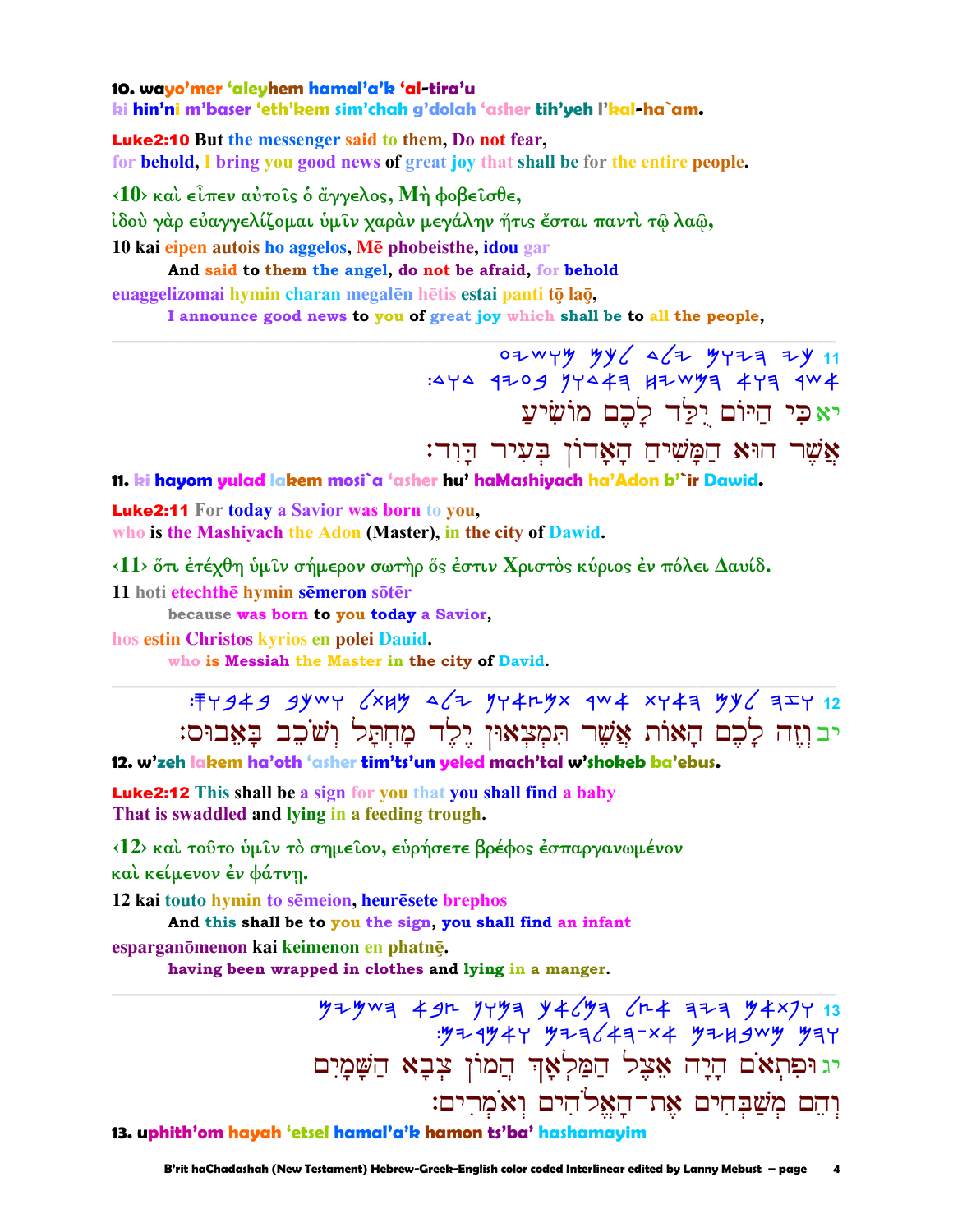#### w'hem m'shab'chim 'eth-ha'Elohim w'om'rim.

**Luke2:13** Suddenly there was with the messenger the vast legion of the heavens and they were praising the Elohim and saying,

<13> και έξαίφνης έγένετο συν τω άγγέλω πλήθος στρατιας ουρανίου αίνούντων τον θεόν και λεγόντων,

13 kai exaiphnēs egeneto syn tō aggelō

And suddenly there was with the angel

plēthos stratias ouraniou ainounton ton theon kai legonton,

a multitude of the heavenly army praising the Elohim and saying,

: YYYH4 ZWY 49 YY (W H449Y YZZ 46 YZYY4Y9 AY 9Y 14 יד כַבוֹד בַמִּרוֹמִים לֵאלֹהִים וּבָאָרֵץ שָׁלוֹם בְּאַנְשֵׁי רְצוֹנוֹ:

14. kabod bam'romim l'Elohim uba'arets shalom b'an'shey r'tsono.

**Luke2:14 "Glory in the highest to Elohim,** and on the earth, peace among men of His favor."

<14> Δόξα έν υψίστοις θεώ και έπι γής ειρήνη έν ανθρώποις εύδοκίας.

14 Doxa en huuistois theo kai epi ges eirene en anthropois eudokias.

"Glory in the highest to Elohim and on earth peace among men of goodwill."

 $79772$   $7907473$   $4W4$   $3Z3$   $3W0\%$   $3449$ טו ויהי כַּאֲשֶׁר עַלוּ מְעַלִיהֵם הַמַּלְאָכִים הַשַּׁמַיִמַה וַיֹּאמִרוּ הָרֹעִים אִישׁ אֵל־רֵעֵהוּ נַעִבְרַה־נַּא עַד בִּית־לַחֵם וְנִרְאָה הַמַּעֲשֶׂה הַזֶּה אֲשֶׁר הוֹדְיעַנוּ יַהוַּה:

15. way'hi ka'asher `alu me`aleyhem hamal'akim hashamay'mah wavo'm'ru haro`im 'ish 'el-re`ehu na`'b'rah-na' `ad Beyth-lechem w'nir'eh hama`aseh hazeh 'asher hodi`anu Vahúwah.

**Luke2:15** And it came to pass when the messengers had ascended from them into the heavens, the shepherds said to one another, "Let us cross over to Beyth lechem and see this event that 3734 has informed us about!"

 $\langle 15 \rangle$  Και έγένετο ώς άπήλθον άπ' αύτων είς τον ούρανον οι άγγελοι, οί ποιμένες έλάλουν πρός άλλήλους, Διέλθωμεν δή έως Βηθλέεμ καὶ ἴδωμεν τὸ ῥῆμα τοῦτο τὸ γεγονὸς ὃ ὁ κύριος ἐγνώρισεν ἡμῖν.

15 Kai egeneto hōs apelthon ap' autōn eis ton ouranon hoi aggeloi,

And it came about when departed from them to the heavens the angels, hoi poimenes elaloun pros allelous, Dielthōmen dē heōs Bēthleem

the shepherds were saying to one another, let us go now up to Bethlehem

kai idōmen to hrēma touto to gegonos ho ho kyrios egnōrisen hēmin. and let us see this thing having come about which YHWH made known to us.

## $9749 - 84$   $74197$   $7497$   $7497$   $79997$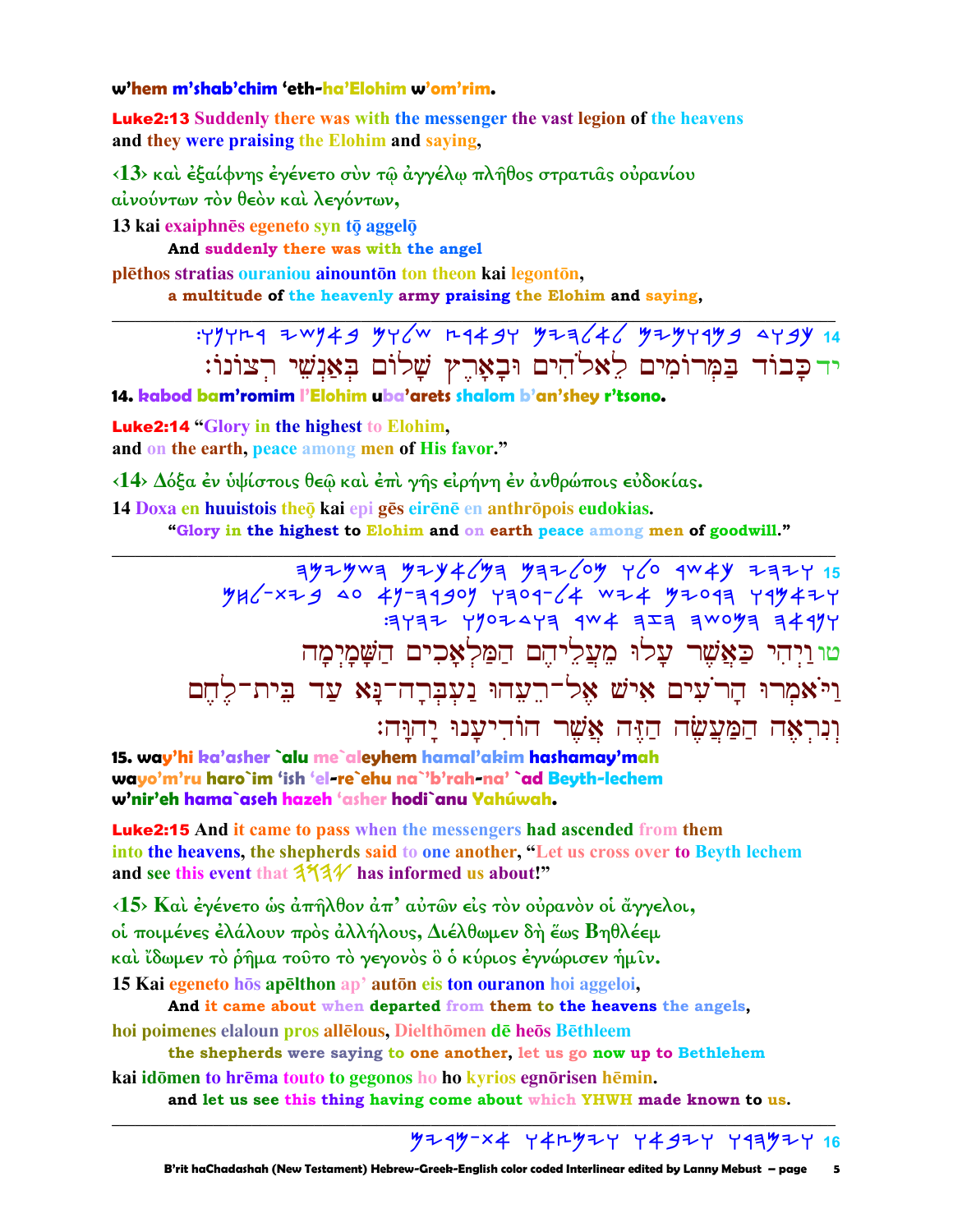: FY 949 9YW 4Y 3Y 4 47 3-X4Y 7 FY 7-X4Y טזוַיִּמַּהֲרוּ וַיָּבֹאוּ וַיִּמְצִאוּ אֶת־מִרְיָם וְאֶת־יוֹסֵף וְאֵת־הַיֶּלֶד וְהוּא שֹׁכֶב בַּאֲבוּס:

16. way'maharu wayabo'u wayim'ts'u 'eth-Mir'yam w'eth-Yoseph w'eth-haveled w'hu' shokeb ba'ebus.

**Luke2:16** And hurrying, they came and found Miryam and Yoseph, and the child, and He was lying in the feeding trough.

<16> και ήλθαν σπεύσαντες και άνεῦραν τήν τε Μαριὰμ και τὸν Ἰωσήφ καὶ τὸ βρέφος κείμενον ἐν τῆ φάτνη·

16 kai elthan speusantes kai aneuran ten te Mariam kai ton loseph

And they came having made haste and they found both Mary and Joseph

kai to brephos keimenon en tē phatnē;

and the infant lying in the manger.

יז וַיִּרְאוּ וַיַּשְׁמִיעוּ אֶת־הַדָּבָר הַנִּאֵמַר אַלִיהֵם עַל־הַנַּעַר הַזִּה: 17. wayir'u wayash'mi`u 'eth-hadabar hane'emar 'aleyhem `al-hana`ar hazeh.

**Luke2:17** And they saw and proclaimed the word that had been told to them about this Child.

<17> ίδόντες δέ έγνώρισαν περί του ρήματος του λαληθέντος αύτοις περί του παιδίου τούτου.

17 idontes de egnorisan peri tou hrematos

And having seen them they made known concerning the word tou lalethentos autois peri tou paidiou toutou.

having been made known to them about this Child.

81 743-430904 x447 0) 13444 יח וִכָל־הַשֹּׁמְעִים תַּמְהוּ עַל הַדִּבָרִים אֲשֶׁר־דִּבְרוּ אֱלֵיהֵם הַרֹעִים:

18. w'kal-hashom'`im tam'hu `al had'barim 'asher-dib'ru 'aleyhem haro`im.

**Luke2:18** And all those who heard were amazed about the things that were told to them by the shepherds.

<18> και πάντες οι ακούσαντες εθαύμασαν περί τῶν λαληθέντων υπό τῶν ποιμένων πρός αὐτούς· 18 kai pantes hoi akousantes ethaumasan

And all the ones having heard were amazed

peri tōn lalēthentōn hypo tōn poimenōn pros autous;

about the things having been spoken by the shepherds to them.

## $3969$  y gw h x y 3(43 y 24943-x4 34y w y 24y y 19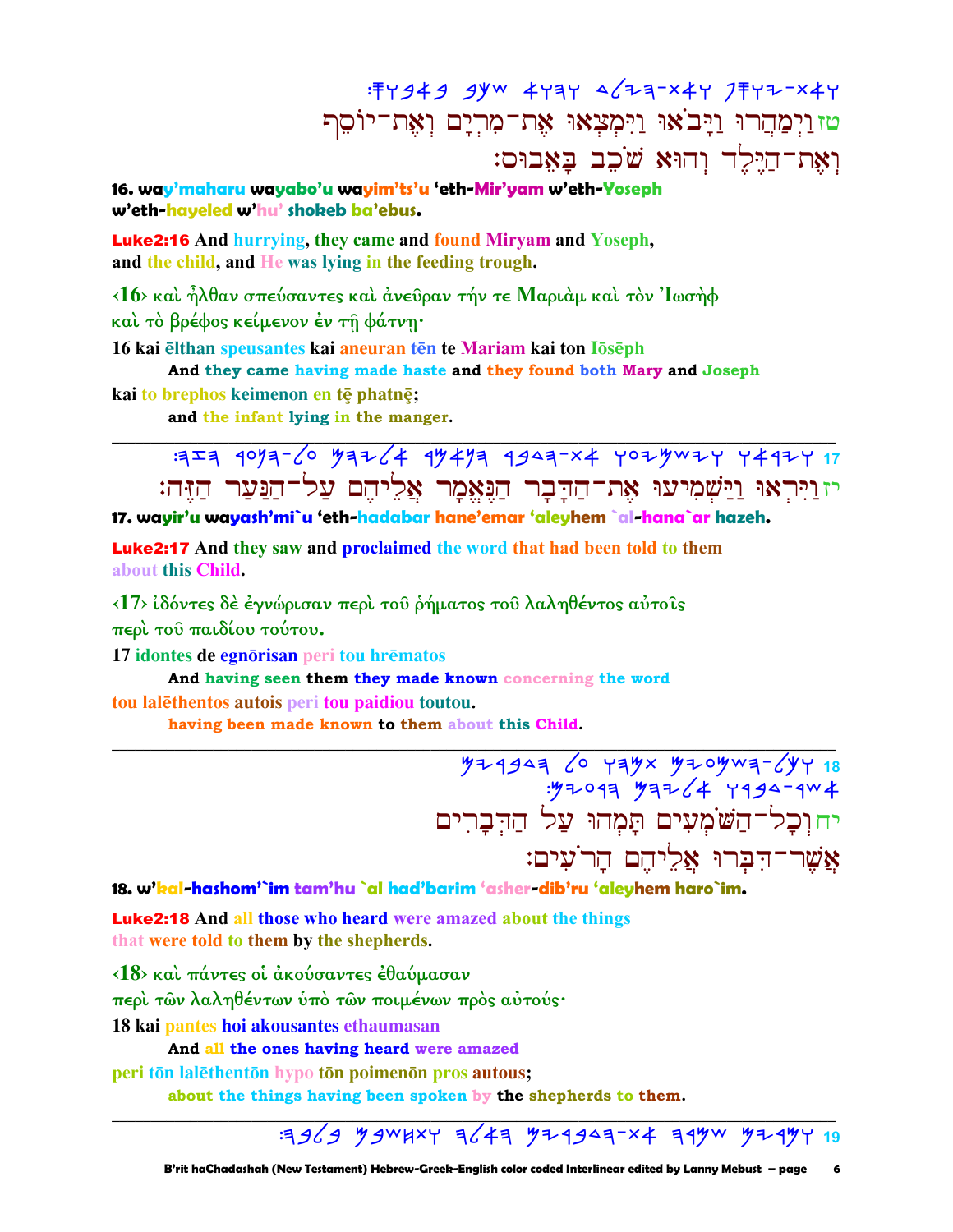יט וּמְרִיַם שַׁמְרַה אֶת־הַדְּבָרִים הַאָּלֶה וַתְּחַשָּׁבֶם בִּלְבַּהּ:

19. uMir'yam sham'rah 'eth-had'barim ha'eleh wat'chash'bem b'libah.

**Luke2:19** But Miryam guarded these things and pondered them in her heart.

<19> ή δέ Μαριάμ πάντα συνετήρει τα ρήματα ταύτα συμβάλλουσα έν τη καρδία αύτης.

19 he de Mariam panta syneterei ta hremata tauta symballousa en te kardia autes. But Mary was keeping in mind all these things pondering them in her heart.

 $\sqrt{y-\angle}$   $\circ$   $\frac{y}{1-\angle}$   $\frac{y}{1-\angle}$   $\frac{y}{1-\angle}$   $\frac{y}{1-\angle}$   $\frac{y}{1-\angle}$   $\frac{y}{1-\angle}$   $\frac{y}{1-\angle}$   $\frac{y}{1-\angle}$   $\frac{y}{1-\angle}$   $\frac{y}{1-\angle}$   $\frac{y}{1-\angle}$   $\frac{y}{1-\angle}$   $\frac{y}{1-\angle}$   $\frac{y}{1-\angle}$   $\frac{y}{1-\angle}$   $\frac{y}{1-\angle}$   $\frac{y}{1-\angle}$   $\$ כּוַיָּשׁוּבוּ הָרֹעִים וְהֵם מְהַלֲלִים וּמִשַׁבְחִים אֵת־הַאֵלֹהִים עַל־כֹּל אֲשֶׁר שָׁמְעוּ וְרָאוּ כִפְי־אֲשֶׁר נֵא<u>ֵמַר א</u>ַלִיהֵם:

20. wayashubu haro`im w'hem m'halalim um'shab'chim 'eth-ha'Elohim `al-kol 'asher sham'`u w'ra'u k'phi-'asher ne'emar 'aleyhem.

**Luke2:20** The shepherds returned and were praising and glorifying the Elohim about all that they had heard and seen just as it was told to them.

<20> και υπέστρεψαν οι ποιμένες δοξάζοντες και αίνουντες τον θεόν έπι πασιν οίς ήκουσαν και είδον καθώς έλαλήθη πρός αύτούς.

20 kai hypestrepsan hoi poimenes doxazontes kai ainountes ton theon epi pasin And returned the shepherds glorifying and praising the Elohim for all

hois ekousan kai eidon kathos elalethe pros autous.

which they heard and saw just as was spoken to them.

 $Y''$   $49927$   $CY''$   $797$   $97''$   $79''$   $90\%$   $x4\%$   $9$   $777$   $21$ :1044 313 4104 44 43 4 - 444 4W 4 4W 9 0W 437 כאַוַיִהִי בִּמְלֹאת לַנַּעַר שִׁמֹנָה יָמִים וַיִּמּוֹל וַיִּקַרְא שִׁמוֹ יָהוּשָׁעַ כַּשֵׁם אֲשֵׁר קַרָא־לוֹ הַמַּלְאָךְ בְטֶרֶם הוֹרָה בַבָּטֶן:

21. way'hi bim'lo'th lana`ar sh'monah yamim wayimol wayiqare' sh'mo Yahushuà kashem 'asher gara'-lo hamal'a'k b'terem horah babaten.

**Luke2:21** And it came to pass when eight days was completed for the child, He was circumcised, and His name  $\mathsf{OW44V}$  was called, just as the Name was called to Him by the messenger before He was conceived in the womb.

<21> Και ότε έπλήσθησαν ήμέραι όκτω του περιτεμείν αύτον καὶ ἐκλήθη τὸ ὄνομα αὐτοῦ Ἰησοῦς, τὸ κληθὲν ὑπὸ τοῦ ἀγγέλου πρό του συλλημφθήναι αύτον έν τη κοιλία.

21 Kai hote eplēsthēsan hēmerai oktō tou peritemein auton And when were completed eight days, for Him to be circumcised

kai eklēthē to onoma autou lēsous, to klēthen hypo tou aggelou was called His name Yahushua, the name called by the angel

pro tou syllemphthenai auton en te koilia.

before He was conceived in the womb.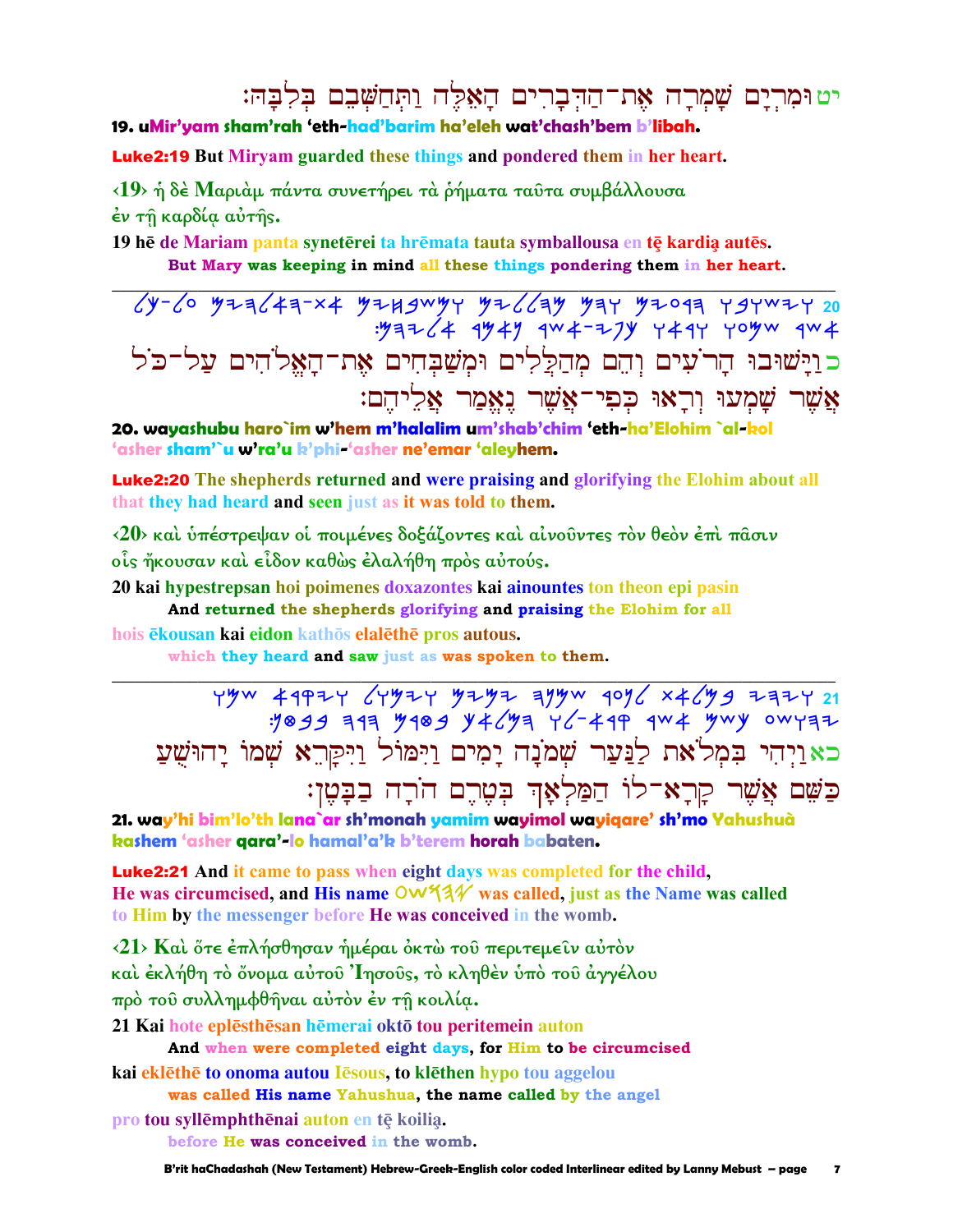$744 \times 444 \times 444 = 22$  FV4- 446 EPM X 1976 YAYAY 22 כב וַיִּמְלְאוּ יְמֵי טַחֲרַם כִּתוֹרַת מֹשֵׁה וַיַּעֲלָהוּ יִרוּשָׁלַיִם לְהַעֲמִידוֹ לִפְנֵי יַהוַּה:

22. wayim'l'u y'mey taharam k'Thorath Mosheh waya`aluhu Y'rushalayim l'ha`amido liph'ney Yahúwah.

**Luke2:22** And when the days for their purification were completed, according to the Law of Mosheh they brought Him up to Yerushalam to present Him in the presence of 3131

<22> Και ότε έπλήσθησαν αι ήμέραι του καθαρισμου αυτών

κατά τον νόμον Μωϋσέως, άνήγαγον αύτον είς Ίεροσόλυμα παραστήσαι τω κυρίω, 22 Kai hote eplēsthēsan hai hēmerai tou katharismou autōn kata ton nomon

And when were completed the days of their purification according to the law Mõuseos, anegagon auton eis Hierosolyma parastēsai tō kvriō,

of Moses, they brought Him up to Jerusalem to present Him to YHWH,

 $737776$  WAP 49PZ 4499 987 94I-64 37972 x97x9 97x44 23 כגכבתוּב בְּתוֹרַת יָהוָּה כָּל־זָכָר פֶּטֶר רֶחֶם יִקָּרֵא קֹדֶשׁ לַיָהוָּה:

23. kakathub b'Thorath Yahúwah kal-zakar peter rechem yigare' Qodesh laYahúwah.

**Luke2:23** as it is written in the Law of  $354$ . "Every male that opens the womb shall be called Holy to  $3434$ ".

 $\langle 23 \rangle$  καθώς γέγραπται έν νόμω κυρίου

δτι Παν άρσεν διανοίγον μήτραν άγιον τω κυρίω κληθήσεται,

23 kathōs gegraptai en nomō kyriou

just as it has been written in the law of YHWH

hoti Pan arsen dianoigon mētran hagion tō kyriō klēthēsetai,

"Every male opening the womb holy to YHWH shall be called,"

 $77772$  x4Yx x4Y<sup>y</sup> 1949 92497424<br>31Y+ 219 92W 44 924x 2xw כד וּלְהַקְרִיב קָרִבָּן כִּמְצָוַת תּוֹרַת יָהוָּה שִׁתֵּי תוֹרִים אוֹ שָׁנֵי בְּנֵי יוֹנַה:

24. ul'haq'rib qar'ban k'mits'wath Torath Yahúwah sh'tey thorim 'o sh'ney b'ney yonah.

**Luke2:24** and to bring a sacrifice according to the commandment in the Law of  $3\frac{4}{4}\%$ . "two turthledoves or two young pigeons."

<24> και του δουναι θυσίαν κατά το είρημένον εν τω νόμω κυρίου,

ζεῦγος τρυγόνων ἢ δύο νοσσοὺς περιστερῶν.

24 kai tou dounai thysian kata to eiremenon

and to offer a sacrifice according to the thing having been said en tō nomō kyriou, zeugos trygonōn ē duo nossous peristerōn.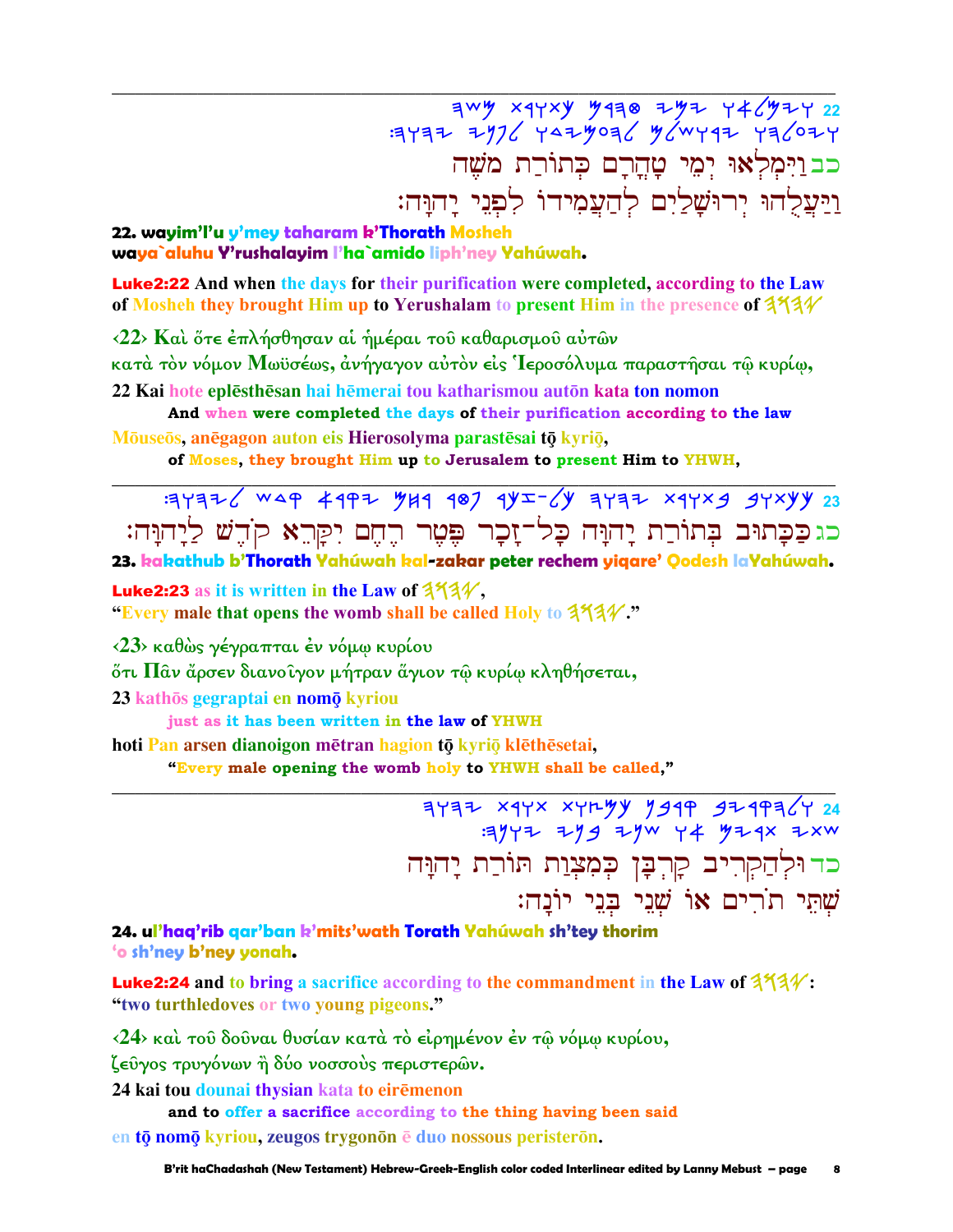in the law of the YHWH, "a pair of turtledoves or two young pigeons."

PZAL WZ4 4777 YYOYW YYWY Y/WY979 WZ4 7/77 25  $Y726$  ax2a wapa  $HY4Y$   $44W2$  xyyy ayyy a2 FHY כהוהִבָּה אִישׁ בִירוּשָׁלַיִם וּשָׁמוֹ שָׁמְעוֹן וְהוּא אִישׁ צַדִּיק וְחַסְיד מְחַכֵּה לְנֵחֲמַת יְשָׂרַאָל וְרוּחַ הַכּוֹדֵשׁ הַיִתַה עַלַיו:

25. w'hinneh 'ish biYrushalam ush'mo Shim'`on w'hu' 'ish tsadiq w'chasid m'chakeh l'nechamath Yis'ra'El w'Ruach haQodesh hay'thah `alayu.

**Luke2:25** And behold, there was a man in Yerushalam whose name was Shimeon. He was righteous and devout man, waiting for the consolation of Yisra'El; and the Holy Spirit was upon him.

 $\langle 25 \rangle$  Και ίδου άνθρωπος ήν έν Ίερουσαλήμ ω όνομα Συμεών και ο άνθρωπος ούτος δίκαιος και εύλαβής προσδεχόμενος παράκλησιν του Ίσραήλ,

και πνεύμα ήν άγιον έπ' αυτόν·

25 Kai idou anthrōpos en en Ierousalem hō onoma Symeon

And behold a man was in Jerusalem to whom was the name Simeon kai ho anthrōpos houtos dikaios kai eulabēs prosdechomenos paraklēsin tou Israēl,

and this man was righteous and devout, waiting for the consolation of Israel,

kai pneuma ēn hagion ep' auton;

and Spirit was the Holy upon him.

xyy-a442 46 2y wapa 4Y49 a619 Y64 26  $37777$   $17.777$   $17.777$   $17.777$   $17.777$   $17.777$   $17.777$   $17.777$   $17.777$   $17.777$   $17.777$   $17.777$   $17.777$   $17.777$   $17.777$   $17.777$   $17.777$   $17.777$   $17.777$   $17.777$   $17.777$   $17.777$   $17.777$   $17.777$   $17.77$ כוןלו נִגְלָה בְּרוּחַ הַקֹּדֵשׁ כִּי לֹא יִרְאָה־מַּוֵת עד אם־ראה את־משיח יהוּה:

26. w'lo nig'lah b'Ruach haQodesh ki lo' yir'eh-maweth `ad 'im-ra'ah 'eth-M'shiyach Yahúwah.

Luke2:26 And it had been revealed to him by the Holy Spirit that he would not see death until he saw the Mashiyach of 3734.

<26> και ήν αύτω κεχρηματισμένον ύπο του πνεύματος του άγίου

μή ίδειν θάνατον πρίν [ἢ] ἂν ἴδη τὸν Χριστὸν κυρίου.

26 kai ēn autō kechrēmatismenon hypo tou pneumatos tou hagiou

And it had to him been revealed by the spirit holy

mē idein thanaton prin [ē] an idē ton Christon kyriou.

that he was not to see death until he might see the Messiah of YHWH.

72 743 4974 442-743 4444 7444 7444 1444 744<br>447-700 46700 4644 4746 7444 7444 7445 כזוַיַּבֹא בָרוּחַ אֶל־הַמְקִדַשׁ וַיִחִי כַּאֲשֶׁר הֵבִיאוּ הוֹרָיו אֶת־הַנַּעַר יַהוּשִׁעַ לַעֲשׂוֹת לוֹ כִּחִקַּת הַתּוֹרַה:

27. wayabo' baRuach 'el-haMiq'dash way'hi ka'asher hebi'u horayu 'eth-hana`ar Yahushuà la`asoth lo k'chugath haTorah. B'rit haChadashah (New Testament) Hebrew-Greek-English color coded Interlinear edited by Lanny Mebust – page  $\mathbf{9}$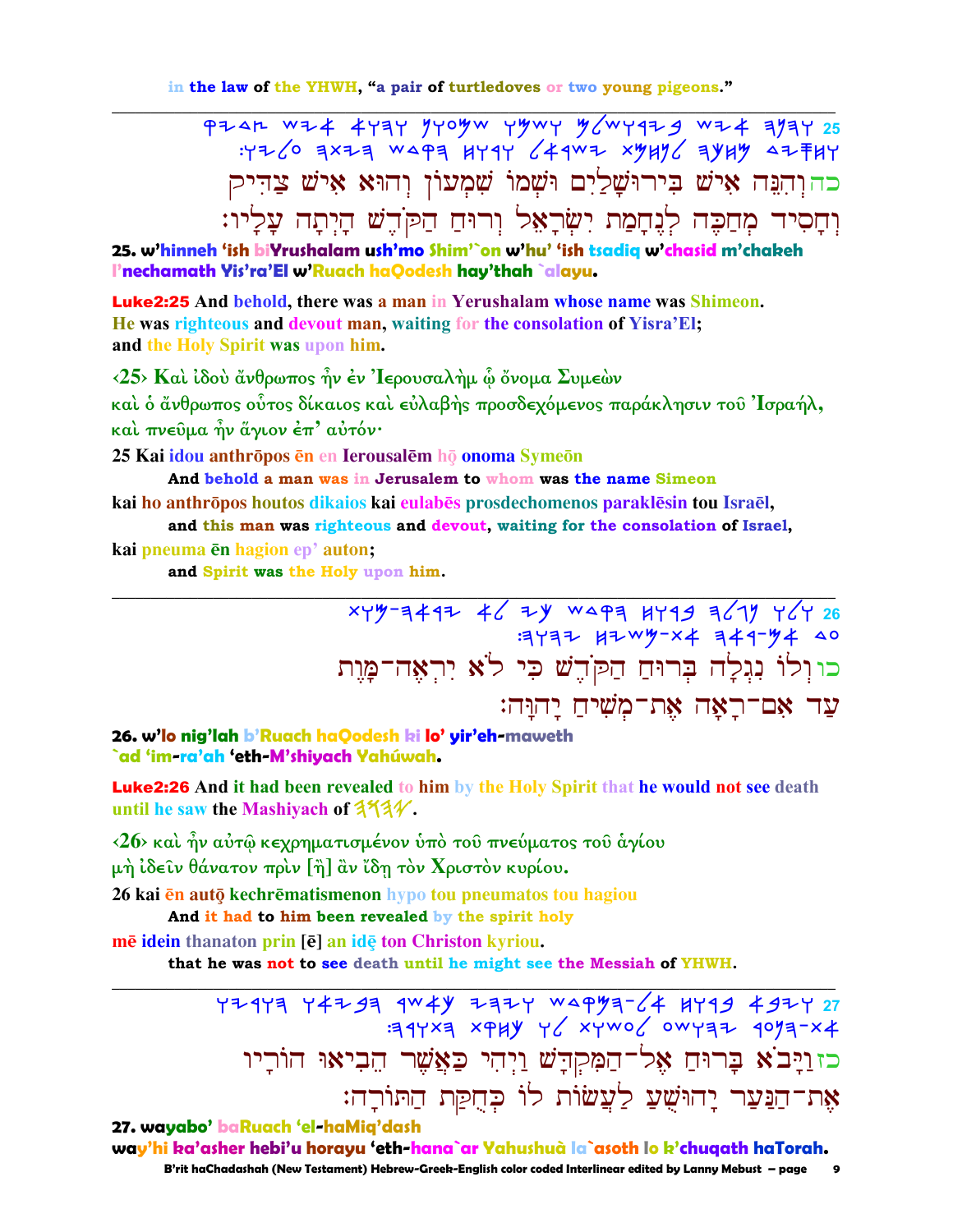Luke2:27 **And he came by the Spirit to the Temple, and it came to pass when the parents brought the child OW534**, to do to Him what the statute of the Law says,

**‹27› καὶ ἦλθεν ἐν τῷ πνεύµατι εἰς τὸ ἱερόν· καὶ ἐν τῷ εἰσαγαγεῖν τοὺς γονεῖς τὸ παιδίον Ἰησοῦν τοῦ ποιῆσαι αὐτοὺς κατὰ τὸ εἰθισµένον τοῦ νόµου περὶ αὐτοῦ** 27 kai elthen en to pneumati eis to hieron;

**And he came by the Spirit into the temple.**

**kai en tō eisagagein tous goneis to paidion I** esoun tou poiesai autous

**And when brought in the parents the child, Yahushua for them to do kata to eithismenon tou nomou peri autou** 

**according to the thing having been customary in the law concerning Him**

### **\_\_\_\_\_\_\_\_\_\_\_\_\_\_\_\_\_\_\_\_\_\_\_\_\_\_\_\_\_\_\_\_\_\_\_\_\_\_\_\_\_\_\_\_\_\_\_\_\_\_\_\_\_\_\_\_\_\_\_\_\_\_\_\_\_\_\_\_\_\_\_\_\_\_\_\_\_\_\_\_\_\_\_\_\_\_\_\_\_\_\_\_\_** :rmayw Myhlah-ta krbyw wytworz-lo whjqyw **28**  בחוַיִּקַחֵהוּ עַל־זִר<sup>י</sup>עוֹתַיו וַיִּבָרֶךְ אֶת־הָאֱלֹהִים וַי<sup>ּ</sup>אַמַר:

**28. wayiqachehu `al-z'ro`othayu way'bare'k 'eth-ha'Elohim wayo'mar.**

Luke2:28 **and he took Him up in his arms and blessed the Elohim. He said,** 

**‹28› καὶ αὐτὸς ἐδέξατο αὐτὸ εἰς τὰς ἀγκάλας καὶ εὐλόγησεν τὸν θεὸν καὶ εἶπεν,**

**\_\_\_\_\_\_\_\_\_\_\_\_\_\_\_\_\_\_\_\_\_\_\_\_\_\_\_\_\_\_\_\_\_\_\_\_\_\_\_\_\_\_\_\_\_\_\_\_\_\_\_\_\_\_\_\_\_\_\_\_\_\_\_\_\_\_\_\_\_\_\_\_\_\_\_\_\_\_\_\_\_\_\_\_\_\_\_\_\_\_\_\_\_**

28 kai autos edexato auto eis tas agkalas kai eulogesen ton theon kai eipen, **and he received Him in his arms and blessed the Elohim and said,** 

> :YYCWS ZYQ# YASAY YASO-X4 907X 3XO 29 כט עַתָּה תִּפְטַר אֶת־עַבְדֶךָ כִּדִבָרִךְ אֲדֹנַי בִּשָׁלוֹם:

**29. `atah tiph'tar 'eth-`ab'deak kid'bar'ak 'Adonay b'shalom.**

Luke2:29 **"Now you may let Your servant pass away according to Your word, My Adon (Master), in peace."** 

**‹29› Νῦν ἀπολύεις τὸν δοῦλόν σου, δέσποτα, κατὰ τὸ ῥῆµά σου ἐν εἰρήνῃ·** 

**29 Nyn apolueis ton doulon sou, despota, kata to hrēma sou en eirēnē;** 

**"Now you dismiss Your servant, Master, according to Your word in peace;" \_\_\_\_\_\_\_\_\_\_\_\_\_\_\_\_\_\_\_\_\_\_\_\_\_\_\_\_\_\_\_\_\_\_\_\_\_\_\_\_\_\_\_\_\_\_\_\_\_\_\_\_\_\_\_\_\_\_\_\_\_\_\_\_\_\_\_\_\_\_\_\_\_\_\_\_\_\_\_\_\_\_\_\_\_\_\_\_\_\_\_\_\_**

:Yxowyaz-x4 zyzo y44-zy 30 ל**ּפִי־רַאוּ עִינַי אָת־יִשׁוּעַ**תִֽדִּ:

#### **30. ki-ra'u `eynay 'eth-y'shu`atheak.**

Luke2:30 **"For my eyes have seen Your salvation,"** 

**‹30› ὅτι εἶδον οἱ ὀφθαλµοί µου τὸ σωτήριόν σου, 30 hoti eidon** hoi ophthalmoi mou **to soterion sou**, **"because saw my eyes of Your salvation,"** 

> : <del>M</del><sub>2</sub> yo 1-12 xyy<sup>1</sup> y xyy<sup>1</sup> y xyy<sup>2</sup> 31 לא אֲשֵׁר הַכִינוֹת לִפְנֵי כַל־הַעֲמִים:

**31. 'asher hakinotah liph'ney kal-ha`amim.**

Luke2:31 **"that You have prepared in the presence of all peoples,"** 

 **B'rit haChadashah (New Testament) Hebrew-Greek-English color coded Interlinear edited by Lanny Mebust – page 10 ‹31› ὃ ἡτοίµασας κατὰ πρόσωπον πάντων τῶν λαῶν,** 

**\_\_\_\_\_\_\_\_\_\_\_\_\_\_\_\_\_\_\_\_\_\_\_\_\_\_\_\_\_\_\_\_\_\_\_\_\_\_\_\_\_\_\_\_\_\_\_\_\_\_\_\_\_\_\_\_\_\_\_\_\_\_\_\_\_\_\_\_\_\_\_\_\_\_\_\_\_\_\_\_\_\_\_\_\_\_\_\_\_\_\_\_\_**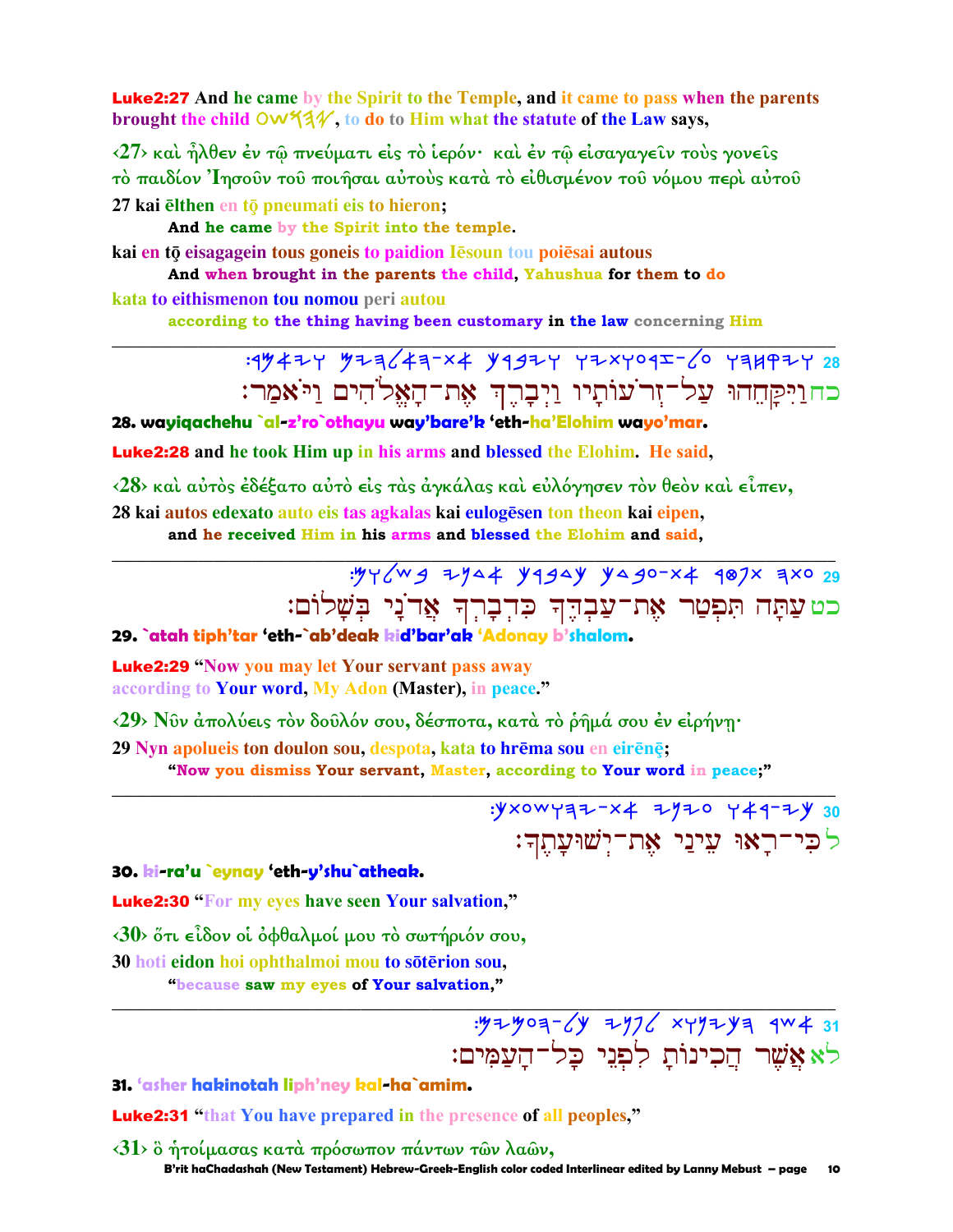31 ho hetoimasas kata prosopon panton ton laon, "which You prepared before the face of all the people,"

> לב אור להאיר עיני הגוים ותפארת ישראל עמד:

32. 'or l'ha'ir `eyney hagoyim w'thiph'ereth Yis'ra'El `ameak.

**Luke2:32 "A light to illuminate the eves of the gentiles,** and the majesty of Your people Yisra'El."

 $\langle 32 \rangle$  φώς είς άποκάλυψιν έθνων και δόξαν λαού σου Ίσραήλ.

32 phōs eis apokaluuin ethnōn kai doxan laou sou Israēl.

"a light for revelation to the gentiles and glory of Your people Israel."



33. w'abiu w'imo t'mehim `al-had'barim hane'emarim `alavu.

**Luke2:33 His father and mother were amazed** at the words that he spoke about Him.

 $\langle 33 \rangle$  και ήν ο πατήρ αύτου και ή μήτηρ θαυμάζοντες

έπι τοις λαλουμένοις περι αύτου.

33 kai en ho pater autou kai he meter thaumazontes

And were his father and the mother being amazed

epi tois laloumenois peri autou.

at the things being spoken about Him.

 $75-777$  +748 x 452 x 452 x 452 x 452 x 454 x 454 x 454 x 454 x 454 x 454 x 454 x 454 x 454 x 454 x 454 x 454 x 454 x 454 x 454 x 454 x 454 x 454 x 454 x 454 x 454 x 454 x 454 x 454 x 454 x 454 x 454 x 454 x 454 x 454 x 4 לדוַיְבָרֶךְ אוֹתָם שִׁמְעוֹן וַיֹּאמֶר אֶל־מִרְיָם אִמּוֹ הִגֲה־זֶה מוּסָָד לְמִכְשׁוֹל וְלִתְקוּמָה לְרַבִּים בִּיְשְׂרָאֵל וּלְאוֹת מִרִיבַה:

34. way'barek 'otham Shim'`on wayo'mer 'el-Mir'yam 'imo hinneh-zeh musad I'mik'shol w'lith'aumah I'rabbim b'Yis'ra'El ul'oth m'ribah.

**Luke2:34** And Shimeon blessed them and said to Miryam His mother, "Behold, this is affixed as an obstacle and as restoration of many in Yisra'El and as a sign of contention."

<34> και εύλόγησεν αύτους Συμεών και είπεν προς Μαριάμ την μητέρα αύτου, Ίδού ούτος κείται είς πτώσιν και ανάστασιν πολλών έν τω Ίσραήλ και είς σημείον άντιλεγόμενον

34 kai eulogēsen autous Symeōn kai eipen pros Mariam tēn mētera autou, And blessed them Simeon and said to Mary His mother,

Idou houtos keitai eis ptōsin kai anastasin pollōn en tō Israēl

"Behold this one is destined for the fall and rising of many in Israel

kai eis sēmeion antilegomenon

and for a sign being opposed"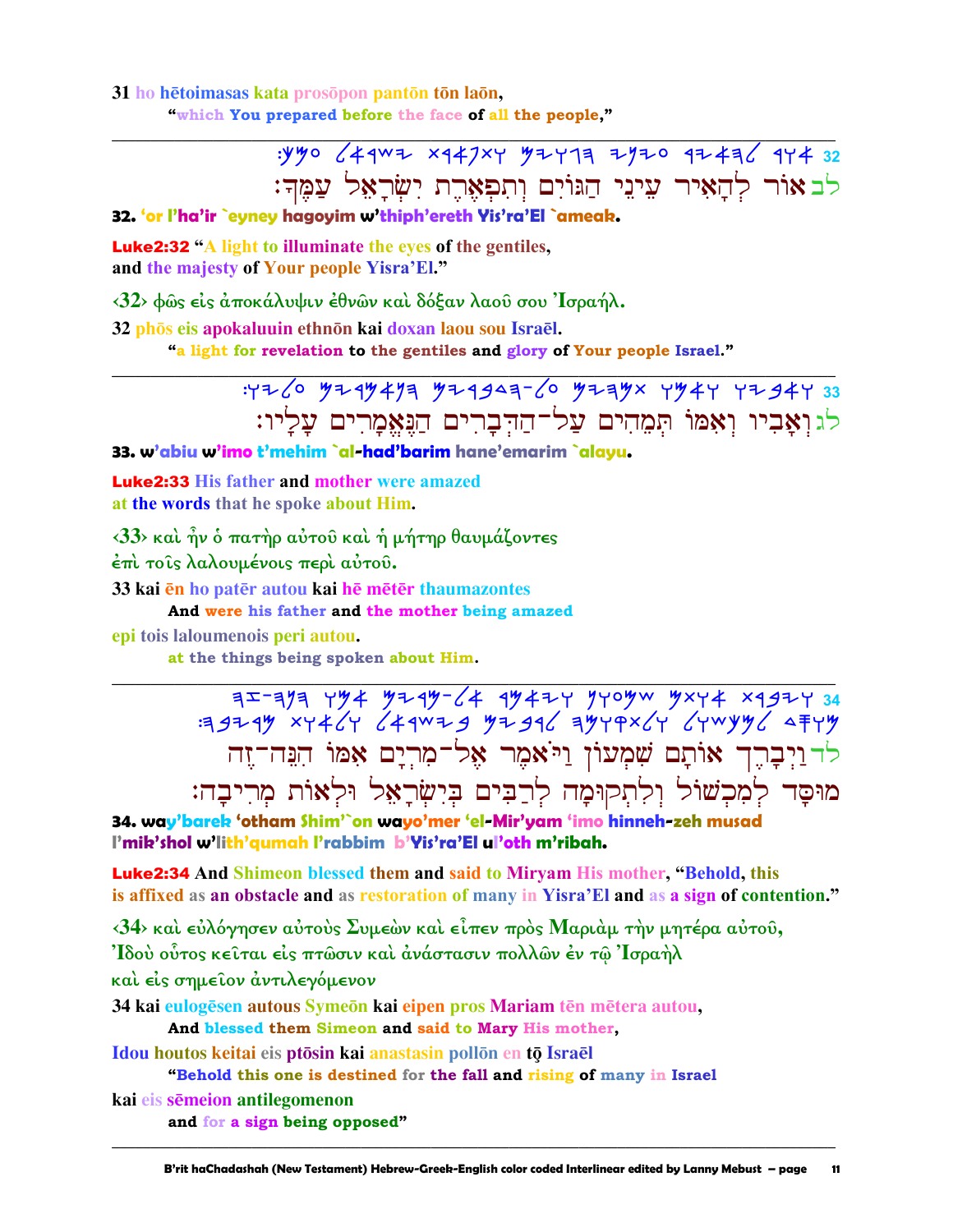$\frac{90\%}{248}$  AH 1XHX  $\frac{y \cdot y}{25}$  35<br> $\frac{y \cdot y}{256}$  AH  $\frac{y \cdot y}{256}$  39 39 45 - 4%. להוּבִנַפְשֶׁךָ תַּחָת<sup>ָ</sup>ר חָרֶב לְמַעַן אַשִׁר־תְּגַלֵינַה מַחִשְׁבוֹת לְבָב רַבִּים:

#### 35. ub'naph'she'k tach'tor chareb l'ma`an 'asher-tigaleynah mach'sh'both l'bab rabbim.

**Luke2:35 "And a sword shall pierce your soul,** so that the thoughts of the hearts of many shall be revealed."

 $\langle 35 \rangle$  - και σου [δέ] αύτης την ψυχήν διελεύσεται ρομφαία -, όπως ἂν άποκαλυφθώσιν έκ πολλών καρδιών διαλογισμοί. 35 - kai sou [de] autēs tēn psychēn dieleusetai hromphaia -,

"and of you also yourself the soul shall pierce a sword

hopōs an apokalyphthōsin ek pollōn kardiōn dialogismoi.

so that may be revealed from many hearts the thoughts."

 $4777$   $404$   $904$   $904$   $904$   $904$   $904$   $904$   $904$   $904$   $904$   $904$   $904$   $904$   $904$   $904$   $904$   $904$   $904$   $904$   $904$   $904$   $904$   $904$   $904$   $904$   $904$   $904$   $904$   $904$   $904$   $904$   $904$   $904$   $904$   $904$   $904$ לו ואָשָׁה נִבִיאָה הָיִתָה שָׁם חַנָּה בַת־פִּנוּאֵל מִשֵּׁבִט אָשֵׁר

וְהִיא בַּאַה בַיַּמִים וְיַשִׁבָה עִם־בַּעָלַה שֶׁבָע שַׁנִים אַחֲרֵי בְתוּלֵיהַ:

36. w'ishah n'bi'ah hay'thah sham Channah bath-P'nu'El mishebet 'Asher w'hi' ba'ah bayamim w'yash'bah `im-ba`'lah sheba` shanim 'acharey b'thuleyah.

**Luke2:36** A woman who was a prophetess was there: Channah the daughter of Panu'El, from the tribe of Asher. She was advanced in many days and had lived with her husband for seven years after her marriage,

 $\langle 36 \rangle$  Καί ήν Άννα προφήτις, θυγάτηρ Φανουήλ, έκ φυλής Άσήρ· αύτη προβεβηκυία έν ήμέραις πολλαῖς, ζήσασα μετὰ ἀνδρὸς ἔτη ἑπτὰ ἀπὸ τῆς παρθενίας αὐτῆς 36 Kai en Hanna prophetis, thygater Phanouel, ek phyles Aser;

And there was Anna, a prophetess, a daughter of Phanuel, from the tribe of Asher; hautē probebēkuia en hēmerais pollais, zēsasa

this woman, having become advanced in many days, having lived meta andros ete hepta apo tēs parthenias autēs

with her husband seven years from her virginity

WAPYE-YY EWY KGY EYW YIYYWY 0914Y EYYCA KIZEYEW<br>HXOEA +x+3FJFJFYY CHY YEXHYYYHXY JF3C+ לזוהיא אלמנה כארבע ושמנים שנה ולא משה מו־המקדש וַתַּעֲבֹד אֶת־אֱלֹהִים בִּצוֹם וּבְתַחֲנוּנִים לַיְלָה וָיוֹם:

37. w'hi' 'al'manah k'ar'ba` ush'monim shanah w'lo' mashah min-haMiq'dash wata`abod 'eth-'Elohim b'tsom ub'thachanunim lay'lah wayom.

**Luke2:37** She had been a widow for the eighty four years and had not departed from the Temple. She served Elohim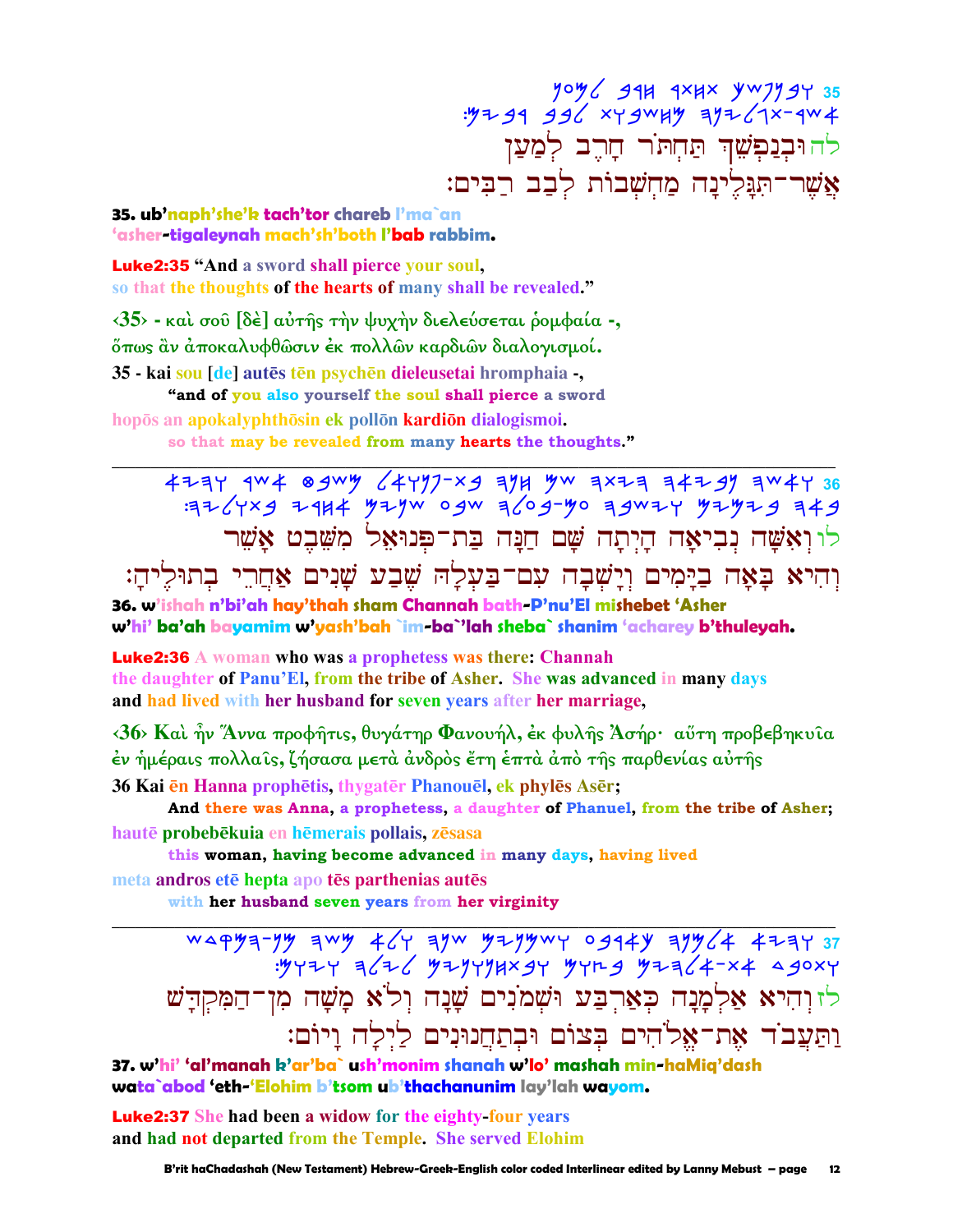through fasting and supplications night and day.

<37> και αύτή χήρα έως έτων όγδοήκοντα τεσσάρων,

ή οὐκ ἀφίστατο τοῦ ἱεροῦ νηστείαις καὶ δεήσεσιν λατρεύουσα νύκτα καὶ ἡμέραν.

37 kai autē chēra heos eton ogdoēkonta tessaron, hē ouk aphistato

and she was a widow until years eighty four, who was not departing

tou hierou nēsteiais kai deēsesin latreuousa nykta kai hēmeran.

from the temple, with fastings and prayers serving night and day.

 $\frac{38}{17776}$  PXP WOF FFF4 YXPW SFAYX STFFF USAYS. לחותקם בשׁעָה הַהִיא וַתְּגַּשׁ לְהֹדוֹת לַיַהוַּה וַתְּדַבֵּר עָלְיוּ בְאָזְנֵי כָל־הַמְחַכִּים לַגְּאֻלָּה בִּיִרוּשָׁלַם:

38. wataaam basha`ah hahi' watigash Phodoth laYahúwah wat'daber `alayu b'az'ney kal-ham'chakim lag'ulah biYrushalam.

**Luke2:38** She arose up at that hour and approached to give thanks to  $3\frac{1}{4}\sqrt{\frac{1}{1}}$ . And She spake about Him in the ears of all who were waiting for the redemption of Yerushalam.

<38> και αύτη τη ώρα έπιστασα ανθωμολογείτο τω θεω καὶ ἐλάλει περὶ αὐτοῦ πᾶσιν τοῖς προσδεχομένοις λύτρωσιν Ἰερουσαλήμ. 38 kai autę tę horą epistasa anthomologeito to theo

And at that very hour having stood nearby she was prasising the Elohim kai elalei peri autou pasin tois prosdechomenois

and she was speaking about Him to all the ones anticipating

lytrōsin Ierousalēm.

the redemption of Jerusalem.

1797 x47xy 443-x4 74427 39<br>3437 734: 4 7426 x4127-4 <u>לטויכלו את־הכל כתורת יהוה</u> וַיַּשׁוּבוּ הַגַּלִילַה אָל־נְצֶרֶת עִירָם:

39. way'kalu 'eth-hakol k'Thorath Yahúwah wayashubu haGalilah 'el-N'tsereth `iram.

**Luke2:39** They completed everything according to the Law of  $3\frac{4}{4}\%$ . Then they returned to the Galil, to their city of Netsereth.

<39> Και ως ετέλεσαν πάντα τα κατά τον νόμον κυρίου,

έπέστρεψαν είς την Γαλιλαίαν είς πόλιν έαυτών Ναζαρέθ.

39 Kai hōs etelesan panta ta kata ton nomon kyriou,

And when completed everything according to the law of YHWH,

epestrepsan eis tēn Galilaian eis polin heautōn Nazareth.

they returned to Galilee to their city, Nazareth.

: 490 92364 4 + 494 46924 (449) 92424 9093 64724 40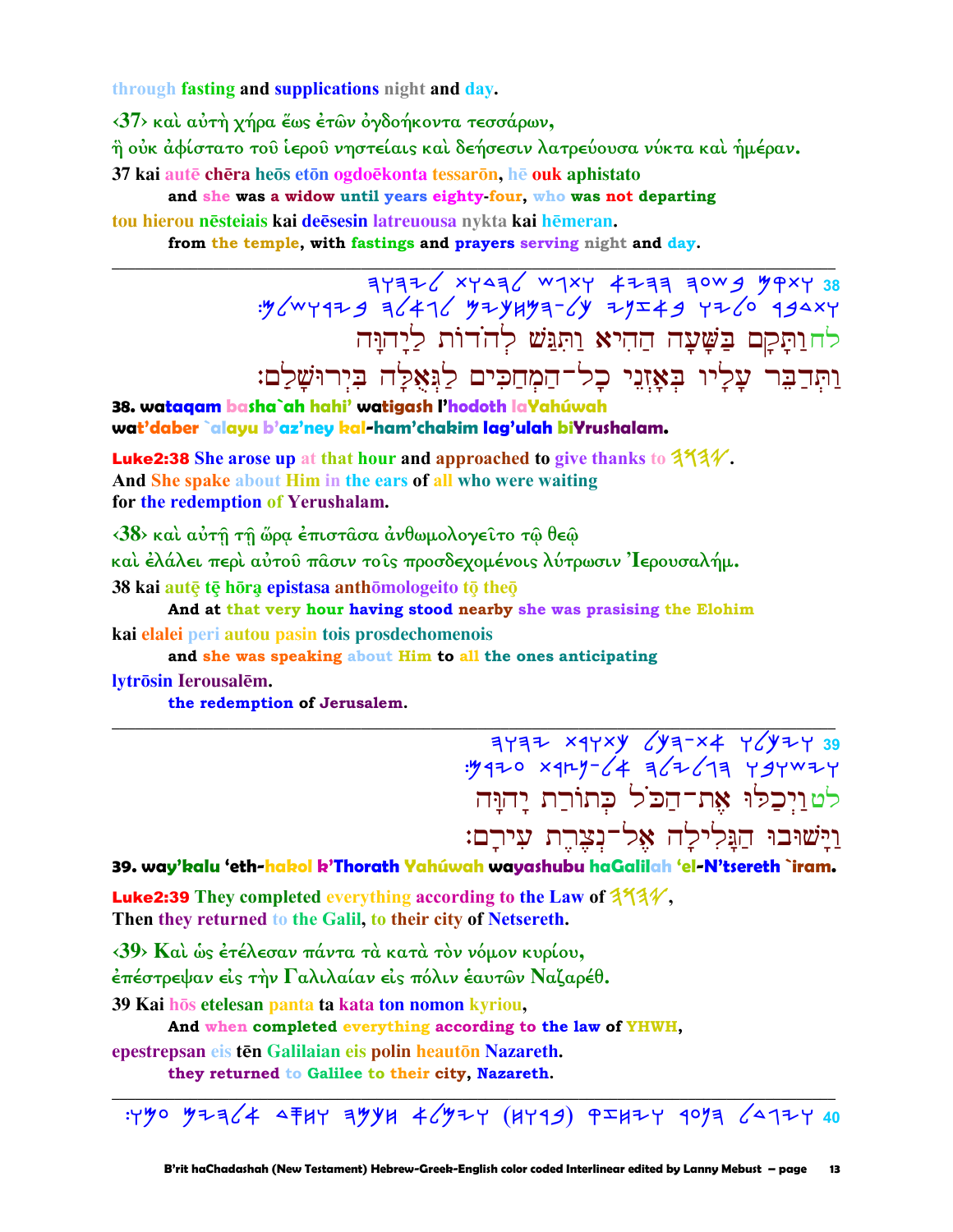מוַיִּגְדַל הַנַּעַר וַיֵּחֵזַק (בָרוּחַ) וַיִּמָּלֵא חָכִמָה וְחֶסֶד אֱלֹהִים עִמּוֹ: 40. wayig'dal hana`ar wayechezag (baruach) wayimale' chak'mah w'chesed 'Elohim `imo.

**Luke2:40** The Child grew and become strong {in Spirit}, was filled with wisdom. And the kindness of Elohim was upon Him.

<40> Το δε παιδίον η έανεν και εκραταιούτο πνεύματι, πληρούμενον σοφία, καί χάρις θεού ήν έπ' αύτό.

40 To de paidion ēuxanen kai ekratajouto [pneumati,] plēroumenon sophia, And the Child grew and became strong in Spirit, being filled with wisdom,

kai charis theou en ep' auto. and the grace of Elohim was upon it.

> $14773$   $14-x4$   $14/$   $39w$  g  $39w$   $3\omega$   $9/2w$  y  $47/3$   $1/20$   $1/2$ מאועלוּ הוֹרֵיו יִרוּשַׁלַיִם מְהֵי שָׁנַה בְשָׁנַה לַחֹג אֶת־חַג הַפַּסַח:

41. w'`alu horayu Y'rushalayim midey shanah b'shanah lachog 'eth-Chag haPasach.

**Luke2:41** His parents went up to Yerushalam every year to celebrate the Feast of the Passover.

<41> Και έπορεύοντο οί γονείς αύτου κατ' έτος είς 'Ιερουσαλήμ τη έορτη του πάσχα.

41 Kai eporeuonto hoi goneis autou kat' etos

And were traveling His parents every year

eis Ierousalēm tē heortē tou pascha.

to Jerusalem for the feast of the Passover.

:143 87WWY (W (W Y 47) Y (07Y מב וַיָּהִי בִּהְיוֹתוּ בֵּוְ־שַׁתֵּים עִשְׂרֶה שַׁנַה <u>ויַעֲלוּ (יִרוּשָׁלַיִם) כִּמְשָׁפַּט הֵחָג</u>:

42. way'hi bih'yothw ben-sh'teym `es'reh shanah waya`alu (Y'rushalayim) k'mish'pat hechag.

**Luke2:42** And it came to pass when He was twelve years old, they went up to {Yerushalayim} according to the custom of the feast;

<42> και ότε έγένετο έτων δώδεκα, αναβαινόντων αυτών είς 'Ιεροσόλυμα κατά τὸ ἔθος της έορτης

42 kai hote egeneto etōn dōdeka, anabainontōn autōn [eis Ierosoluma]

And when He became of years twelve, going up with them to Jerusalem kata to ethos tēs heortēs

according to the custom of the feast

<u>מג וַיְּמָלְאוּ הַיַּמִים וַיַּשׁוּבוּ</u>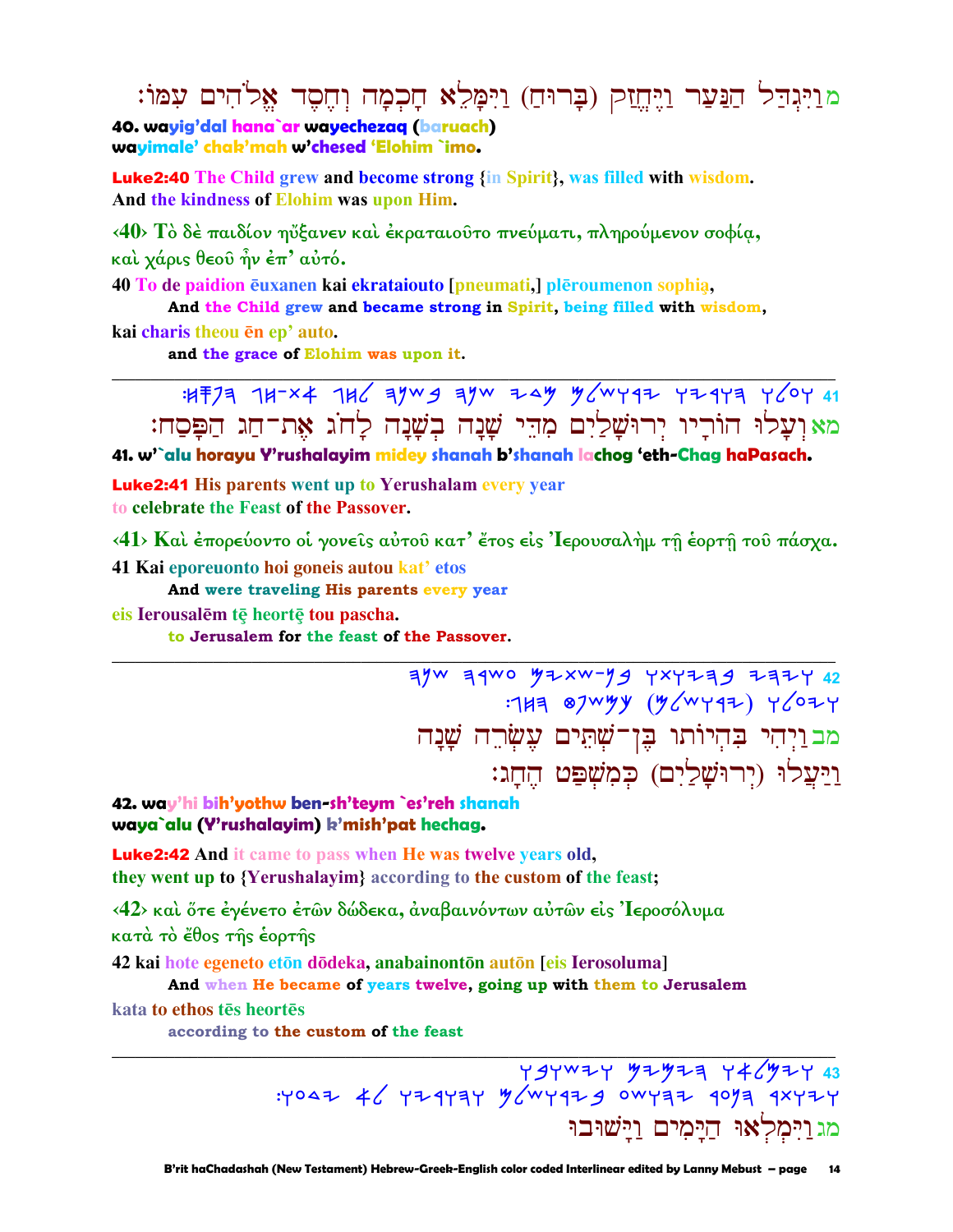# וַיִּוּתֵר הַנַּעַר יַהוּשִׁעַ בִּירוּשַׁלַיִם וְהוֹרֵיו לֹא יַדְעוּ:

43. wayim'l'u hayamim wayashubu wayiuather hana`ar Yahushuà biYrushalam w'horayu lo' yada`u.

**Luke2:43** Then the days were fulfilled and they returned home. But the boy OW534 left alone in Yerushalam, although His parents did not know.

<43> και τελειωσάντων τας ήμέρας, έν τω υποστρέφειν αυτους υπέμεινεν Ίησους ο παΐς έν Ίερουσαλήμ, και ούκ έγνωσαν οι γονείς αύτου.

43 kai teleiōsantōn tas hēmeras, en tō hypostrephein autous and having fulfilled the days, when they returned,

hypemeinen lesous ho pais en Ierousalem, kai ouk egnosan hoi goneis autou. remained Yahushua the boy in Jerusalem, and did not know His parents.

> $777$   $944$   $944$   $796$   $747$   $473$   $97414$   $43$   $947$   $90$   $7994$   $74$   $44$  $.97047979$   $979997977$   $979999$   $199997$ מד ויאמרו עם־חֶבֶל הַאֹרְחִים הוּא וַיֵּלְכוּ כִּהֵרֶךְ יוֹם וַיִּבְקִשָּׁהוּ בִּין הַמְרוֹבִים וְהַמְיֻדְעִים:

44. wayo'm'ru `im-chebel ha'or'chim hu' wayel'ku k'dere'k yom way'baq'shuhu beyn haq'robim w'ham'yuda`im.

**Luke2:44** They said, "He is with the caravan of travelers." They went a day's journey, and then they searched for Him among their relatives and acquaintances,

<44> νομίσαντες δέ αύτον είναι έν τη συνοδία ήλθον ήμέρας όδον και άνεζήτουν αυτόν έν τοις συγγενευσιν και τοις γνωστοις,

44 nomisantes de auton einai en tē synodia ēlthon hēmeras hodon

And having supposed him to be in the caravan they went a journey of a day kai anezētoun auton en tois syggeneusin kai tois gnōstois,

and they were looking for Him among the relatives and the acquaintances,

: YWP 36 W (WY 17 Y 3W 7 Y 34r 4 46Y 45 מהול<sup>י</sup>א מִצָאָהוּ וַיַּשָׁבוּ יִרוּשָׁלַם לִבַקִשׁוֹ:

45. w'lo' m'tsa'uhu wayashubu Y'rushalayim l'baq'sho.

**Luke2:45** but they could not find Him. So they returned to Yerushalam to search for Him.

<45> και μή ευρόντες υπέστρεψαν είς Ιερουσαλήμ αναζητούντες αυτόν.

45 kai mē heurontes hypestrepsan eis Ierousalēm anazētountes auton.

and not having found Him they returned to Jerusalem looking for him.

WAPY 9 YA4KYZY YZYZ XW/W KPY ZAZY 46  $.9\times4$   $\angle$   $4wY$   $997\angle$   $\angle$   $4$  ogwy  $974$   $\angle$   $914$   $\angle$   $9w1$   $\angle$   $4191$ <u>מו ויִהִי מִקֵּץ שָׁלֹשֶׁת יָמִים וַיִּמְצָאָהוּ בַּמְקִדָּשׁ</u> וְהוּא יֹשֶׁב בְּתוֹךְ הַמּוֹרִים וְשֹֹמֶעַ אֲלֵיהֵם וְשֹֹאֵל אֹתָם:

46. way'hi miqets sh'Isheth yamim wayim'tsa'uhu baMiq'dash w'hu' ysheb b'tho'k hamorim w'shome`a 'aleyhem w'sho'el 'otham.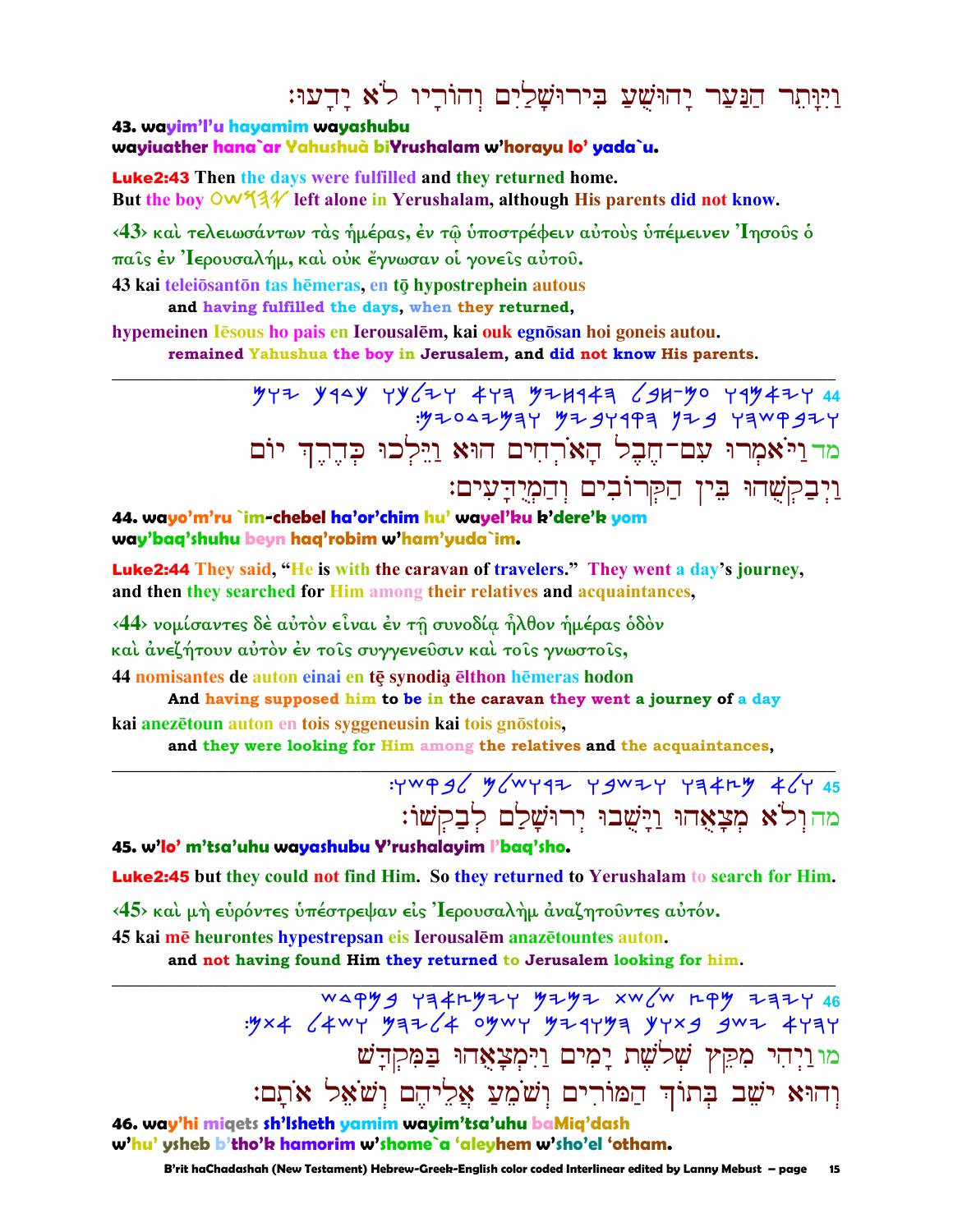Luke2:46 **And it came to pass at the end of three days, they found Him in the Temple. He was sitting in the midst of the teachers, listening to them and asking them questions.** 

**‹46› καὶ ἐγένετο µετὰ ἡµέρας τρεῖς εὗρον αὐτὸν ἐν τῷ ἱερῷ καθεζόµενον ἐν µέσῳ τῶν διδασκάλων καὶ ἀκούοντα αὐτῶν καὶ ἐπερωτῶντα αὐτούς·** 

**46 kai egeneto** meta hēmeras treis heuron auton en tō hierō kathezomenon

**And it came about after three days they found him in the temple sitting en mesō tōn didaskalōn kai akouonta autōn kai eperōtōnta autous;** 

**in the midst of the teachers and listening to them and questioning them. \_\_\_\_\_\_\_\_\_\_\_\_\_\_\_\_\_\_\_\_\_\_\_\_\_\_\_\_\_\_\_\_\_\_\_\_\_\_\_\_\_\_\_\_\_\_\_\_\_\_\_\_\_\_\_\_\_\_\_\_\_\_\_\_\_\_\_\_\_\_\_\_\_\_\_\_\_\_\_\_\_\_\_\_\_\_\_\_\_\_\_\_\_**

:wytbwct-low wlkc-lo whmt wta Myomch-lkw **47**  מזוִכָל־הַשֹּׁמְעִים אֹתוֹ תַּמַהוּ עַל־שִׂכְלוֹ וְעַל־תִּשׁוּבֹתֵיו:

**47. w'kal-hashom'`im 'otho tamahu `al-sik'lo w'`al-t'shubothayu.**

Luke2:47 **All those who heard Him were amazed at His intelligence and His answers.** 

**‹47› ἐξίσταντο δὲ πάντες οἱ ἀκούοντες αὐτοῦ ἐπὶ τῇ συνέσει** 

**καὶ ταῖς ἀποκρίσεσιν αὐτοῦ.** 

**47 existanto de pantes hoi akouontes autou epi tÿ synesei** 

**And were amazed all the ones listening to Him at the intelligence**

**kai tais apokrisesin autou.** 

**and His answers. \_\_\_\_\_\_\_\_\_\_\_\_\_\_\_\_\_\_\_\_\_\_\_\_\_\_\_\_\_\_\_\_\_\_\_\_\_\_\_\_\_\_\_\_\_\_\_\_\_\_\_\_\_\_\_\_\_\_\_\_\_\_\_\_\_\_\_\_\_\_\_\_\_\_\_\_\_\_\_\_\_\_\_\_\_\_\_\_\_\_\_\_\_**

 ynb wma wyla rmatw wmmwtcyw wta Mtwark yhyw **48**   $:$ yyywad  $g$ /-xgrog zyy4y yzg4 aya yy/ xzwo ayy ay/ מחוַיְהִי כִּרְאוֹתָם אֹתוֹ וַיִּשְׁתוֹמֵמוּ וַתֹּאמֵר אֵלֵיו אַמּוֹ בּני לְמָּה כָּכָה עָשִׂיתָ לַנוּ הִגָּה אָבִיךְ וְאָנ<sup>ֹ</sup>כִי בְּעַצִּבַת־לֵב בִּקַשְׁנוּךְ:

**48. way'hi kir'otham 'otho wayish'tomamu wato'mer 'elayu 'imo b'ni lamah kakah `asitah lanu hinneh 'abiak w'anoki b'`ats'bath-leb biqash'nuak.**

Luke2:48 **And it came to pass when they saw Him, they were astonished. His mother said to Him, "My son, why have You done this to us? Behold, Your father and I have pained in heart looking for You!"** 

**‹48› καὶ ἰδόντες αὐτὸν ἐξεπλάγησαν, καὶ εἶπεν πρὸς αὐτὸν ἡ µήτηρ αὐτοῦ, Τέκνον, τί ἐποίησας ἡµῖν οὕτως; ἰδοὺ ὁ πατήρ σου κἀγὼ ὀδυνώµενοι ἐζητοῦµέν σε. 48 kai idontes auton exeplagēsan, kai eipen pros auton hē mētēr autou,** 

**\_\_\_\_\_\_\_\_\_\_\_\_\_\_\_\_\_\_\_\_\_\_\_\_\_\_\_\_\_\_\_\_\_\_\_\_\_\_\_\_\_\_\_\_\_\_\_\_\_\_\_\_\_\_\_\_\_\_\_\_\_\_\_\_\_\_\_\_\_\_\_\_\_\_\_\_\_\_\_\_\_\_\_\_\_\_\_\_\_\_\_\_\_**

**And having seen Him they were astounded, and said to Him His mother,**

**Teknon, ti epoiēsas hēmin** houtos?

**"Son, why did You do thus to us?**

**idou** ho patēr sou kagō odynōmenoi ezētoumen se.

**Behold Your father and I being anxious were looking for You."** 

<u>Mx042 463 Zx4 Mxweg aェ aM6 Maz64 aM</u>4ZY 49 : 2946 9W 49 3234 2Y מטנייֹאמֶר אֲלֵיהֶם לָמָּה זֶּה בִּקַשְׁתֵּם אֹתִי הַלֹּא יִדַעִתֵּם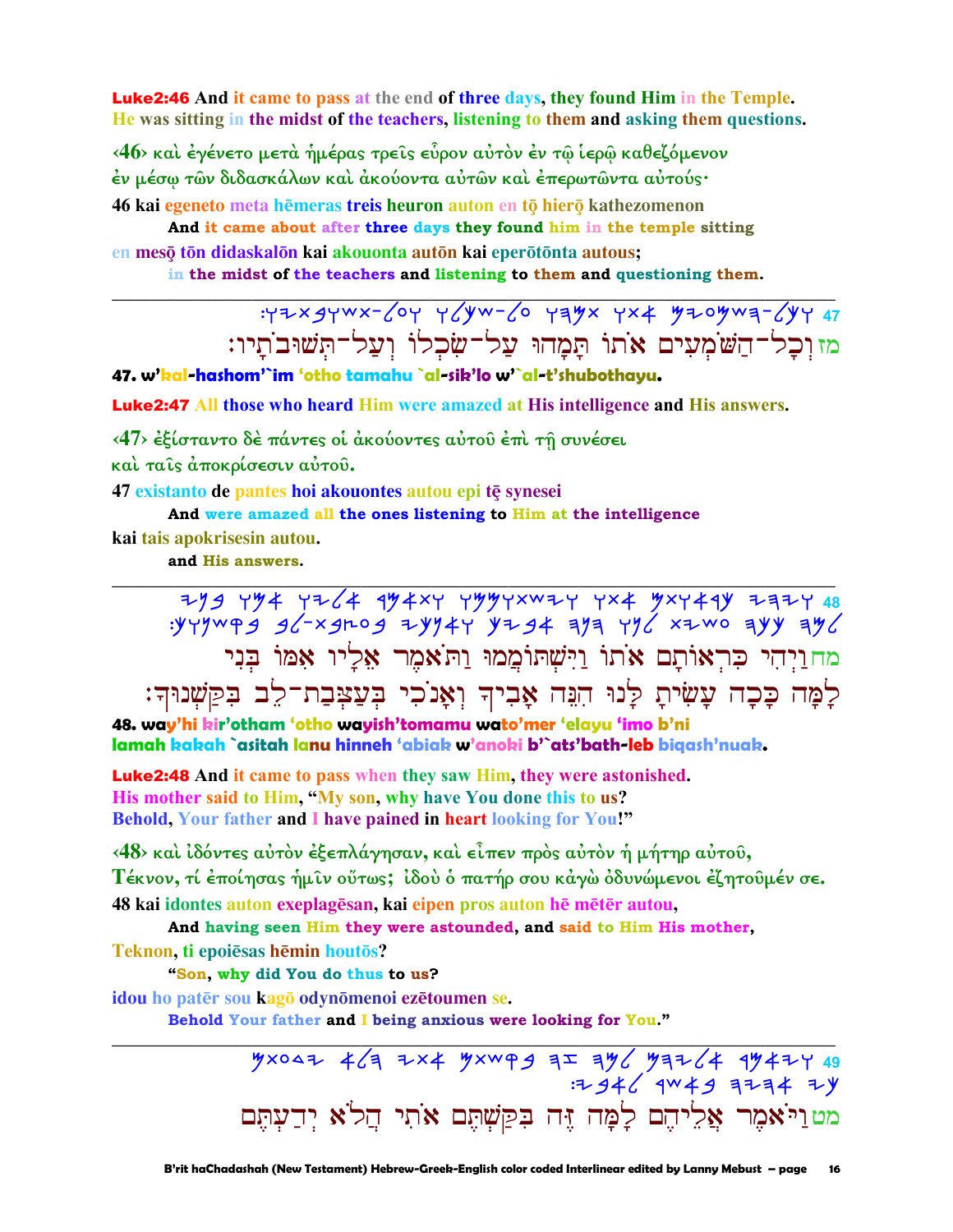כִּי אֵהְיֶה בַּאֲשֶׁר לְאָבִי:

49. wayo'mer 'aleyhem lamah zeh bigash'tem 'othi halo' y'da`'tem ki 'eh'yeh ba'asher l'Abi.

**Luke2:49** He said to them, "Why is it that you sought for Me? Did you not know that I have as to My Father?"

<49> και είπεν προς αύτούς, Τι ότι έζητειτέ με; ούκ ήδειτε ὄτι έν τοῖς τοῦ πατρός μου δεῖ εἶναί με; 49 kai eipen pros autous, Ti hoti ezēteite me?

And He said to them, why is it that you were looking for Me?

ouk edeite hoti en tois tou patros mou dei einai me?

Had you not known that in the things of My father it is necessary for Me to be?

: 1972 (4 194 144 1947-X4 417 17 4 4 / 197 50 נוהם ל'א הבינוּ את־הדַבָּר אַשָׁר הִבֵּר אַלִיהֵם:

50. w'hem lo' hebinu 'eth-hadabar 'asher diber 'aleyhem.

**Luke2:50** But they did not understand the saying which He spoke to them.

 $\langle 50 \rangle$  και αύτοι ου συνήκαν το ρήμα ο έλάλησεν αύτοις.

50 kai autoi ou synēkan to hrēma ho elalēsen autois.

And they did not understand the word which He spoke to them.

 $432$  09424 xqry-64 4924 4x4 4924 51  $=3649$   $= 1949999$   $= 64949$   $= 19699$   $= 1999$ נאַוַיִּרְד אָתָם וַיַּבֹא אָל־נִצָרֶת וַיִּכְּנַע לַהֵם ואמו שמרה בלבה את כל־הדברים האלה:

51. wavered 'itam wavabo' 'el-N'tsareth wavikana` lahem w'imo sham'rah b'libah 'eth kal-had'barim ha'eleh.

**Luke2:51** And He went down with them and came to Netsareth. and submitted to them. But His mother kept all these sayings in her heart.

 $\langle 51 \rangle$  και κατέβη μετ' αύτων και ήλθεν είς Ναζαρέθ και ήν υποτασσόμενος αύτοις.

καὶ ἡ μήτηρ αὐτοῦ διετήρει πάντα τὰ ῥήματα ἐν τῆ καρδία αὐτῆς.

51 kai katebē met' autōn kai ēlthen eis Nazareth

And He went down with them and they came to Nazareth

kai en hypotassomenos autois.

and He was being subject to them.

kai hē mētēr autou dietērei panta ta hrēmata en tē kardia autēs.

And His mother was treasuring all the matters in her heart.

*ופרוער זפון אַרוֹיִבּ* אַ אַבִּּבּע וּצִאַע.<br>נבוְיָהוּשֻׁעַ הֹלֵךְ וְנָרֵל בְּחֲכְמָה וּבְקוֹמָה וּבְחֵן לִפְנֵי אֱלֹהִים וְאָדָם:

 $7994964$   $474964$  owyazy 52